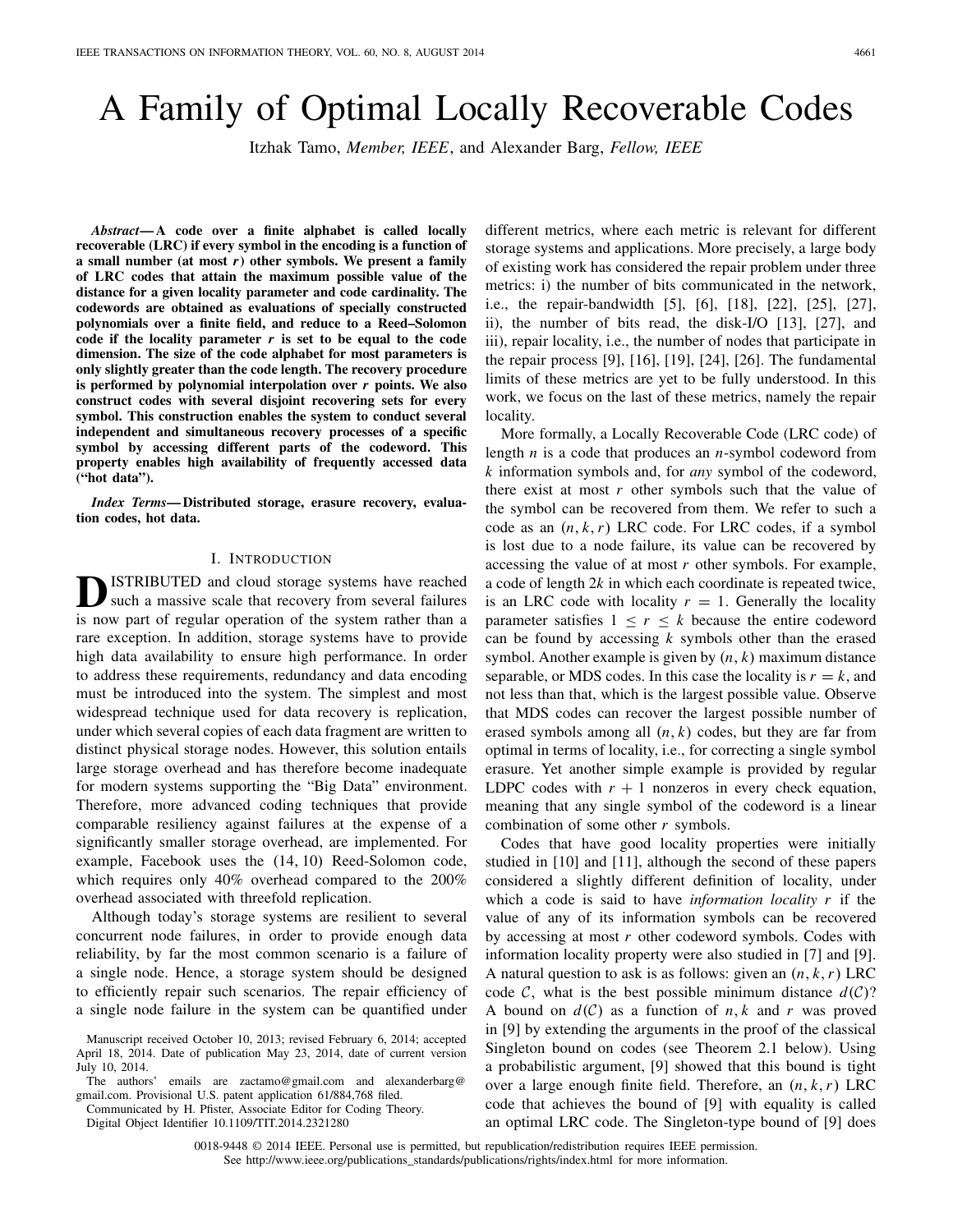not take into account the cardinality of the code alphabet *q*. Augmenting this result, a recent work [4] established a bound on the distance of LRC codes that depends on *q*, sometimes yielding better results. Another perspective of the limits for LRC codes was addressed in [15] which showed that locality cannot be too small if the codes are required to attain capacity of, say, the binary symmetric channel. We note that locality enables one to recover from a single failure with only *r* reads and thus offers a significant speedup in the most common scenario.

There are two constructions of optimal LRC codes known in the literature. Namely, [24] proposed a two-level construction based on the well-known Gabidulin codes combined with a single parity-check  $(r+1, r)$  code. Another construction [26] used two layers of MDS codes, a Reed-Solomon code and a special  $(r + 1, r)$  MDS code. A common shortcoming of these constructions relates to the size of the code alphabet which in both papers is an exponential function of the code length, complicating the implementation. The only known constructions of optimal LRC codes over an alphabet of size comparable to code's length are for locality  $r = 1, k$ , and recently paper [21] constructed such a code for a specific value of the length  $n = \lceil \frac{k}{r} \rceil (r + 1)$ . In this paper we overcome this shortcoming, presenting a natural generalization of the Reed-Solomon construction which relies on the alphabet of cardinality comparable to the code length *n*. Our construction can also be viewed in the framework of codes constructed using the Chinese Remainder Theorem; see Sect. V-B.

Recently [17] constructed LRC codes with several disjoint repair alternatives using partial geometries. [23] presented a new framework for designing distributed storage codes that are efficient in data read and download required during repair, and [12] presented codes that combine two metrics related to storage, namely codes with local recovery that at the same time seek to minimize the repair bandwidth during repair of a failed node.

A related locality property, introduced in [3] and [8], is called maximally recoverable codes. Symbols in such codes can be grouped into disjoint sets of size  $r+1$  that form a simple parity check code. Moreover, puncturing each codeword on one coordinate from each group yields an MDS code. Hence the value of each symbol in such codes can be recovered by a simple parity check sum of *r* other symbols.

*Overview of the paper:* The main construction of optimal  $(n, k, r)$  LRC codes over the finite field  $\mathbb{F}_q$ ,  $q \geq n$  is presented in Section III. There are several versions of the construction that are discussed in detail, together with some examples of short optimal LRC codes. We also observe that the encoding can be made systematic, which may be beneficial in implementations. In Section IV we give two constructions of LRC codes with multiple disjoint recovering sets for each symbol, which enables simultaneous recovery from different portions of the encoding. In Section V we discuss several extensions of the main construction, in particular, pointing out that the simplifying assumptions made earlier in the paper can be removed with only small changes in the resulting codes.

Throughout the paper, *C* denotes a code over a finite field  $\mathbb{F}_q$ . The triple of parameters  $(n, k, r)$  refers to a code of length *n*, cardinality  $q^k$  and locality *r*. The finite field is also denoted by  $\mathbb F$  if its cardinality is understood or does not matter. We also use the notation  $[n] := \{1, \ldots, n\}.$ A *restriction*  $C_I$  of the code  $C$  to a subset of coordinates *I* ⊂ [*n*] is the code obtained by removing from each vector the coordinates outside *I*.

# II. PRELIMINARIES ON LRC CODES

We say that a code  $C \subset \mathbb{F}_q^n$  has locality *r* if every symbol of the codeword  $x \in C$  can be recovered from a subset of *r* other symbols of *x* (i.e., is a function of some other *r* symbols  $x_{i_1}, x_{i_2}, \ldots, x_{i_r}$ ). In other words, this means that, given  $x \in C$ ,  $i \in [n]$ , there exists a subset of coordinates  $I_i \subset [n]\backslash i, |I_i| \leq r$  such that the restriction of C to the coordinates in  $I_i$  enables one to find the value of  $x_i$ . The subset  $I_i$  is called a *recovering set* for the symbol  $x_i$ .

The formal definition is as follows. Given  $a \in \mathbb{F}_q$  consider the sets of codewords

$$
\mathcal{C}(i,a) = \{x \in \mathcal{C} : x_i = a\}, \quad i \in [n].
$$

The code C is said to have *locality* r if for every  $i \in [n]$  there exists a subset  $I_i \subset [n] \setminus i, |I_i| \leq r$  such that the restrictions of the sets  $C(i, a)$  to the coordinates in  $I_i$  for different *a* are disjoint:

$$
C_{I_i}(i,a)\cap C_{I_i}(i,a')=\emptyset, \quad a\neq a'.
$$

The code  $C_{I_i \cup \{i\}}$  is called a *local code* of the code  $C$ . In the constructions of LRC codes presented in the literature the set of coordinates of the  $(n, k, r)$  LRC code is usually partitioned into  $(r+1, r)$  local MDS codes that define the recovering sets of the symbols.

Two desirable features of codes are large minimum distance and high rate. We begin with two bounds on these parameters of an LRC code. The proof of the following theorem is given in the appendix.

*Theorem 2.1:* Let  $C$  be an  $(n, k, r)$  LRC code of cardinality  $q^k$  over an alphabet of size  $q$ , then:

$$
\frac{k}{n} \le \frac{r}{r+1}.\tag{1}
$$

The minimum distance of *C* satisfies

The rate of *C* satisfies

$$
d \le n - k - \left\lceil \frac{k}{r} \right\rceil + 2. \tag{2}
$$

A code that achieves the bound on the distance with equality will be called an *optimal LRC code*.

*Remark:* The bound on the distance is due to [9], [20], where it appears with a different proof.

It is clear that in any code, each symbol has locality at most *k*, so *r* always satisfies  $1 \leq r \leq k$ . Upon letting  $r = k$ , (2) becomes the well-known Singleton bound,

$$
d \le n - k + 1,\tag{3}
$$

so optimal LRC codes with  $r = k$  are precisely MDS codes, e.g. the Reed-Solomon codes. On the other hand, if  $r = 1$ , the bound (2) becomes

$$
d \le n - 2k + 2 = 2\left(\frac{n}{2} - k + 1\right).
$$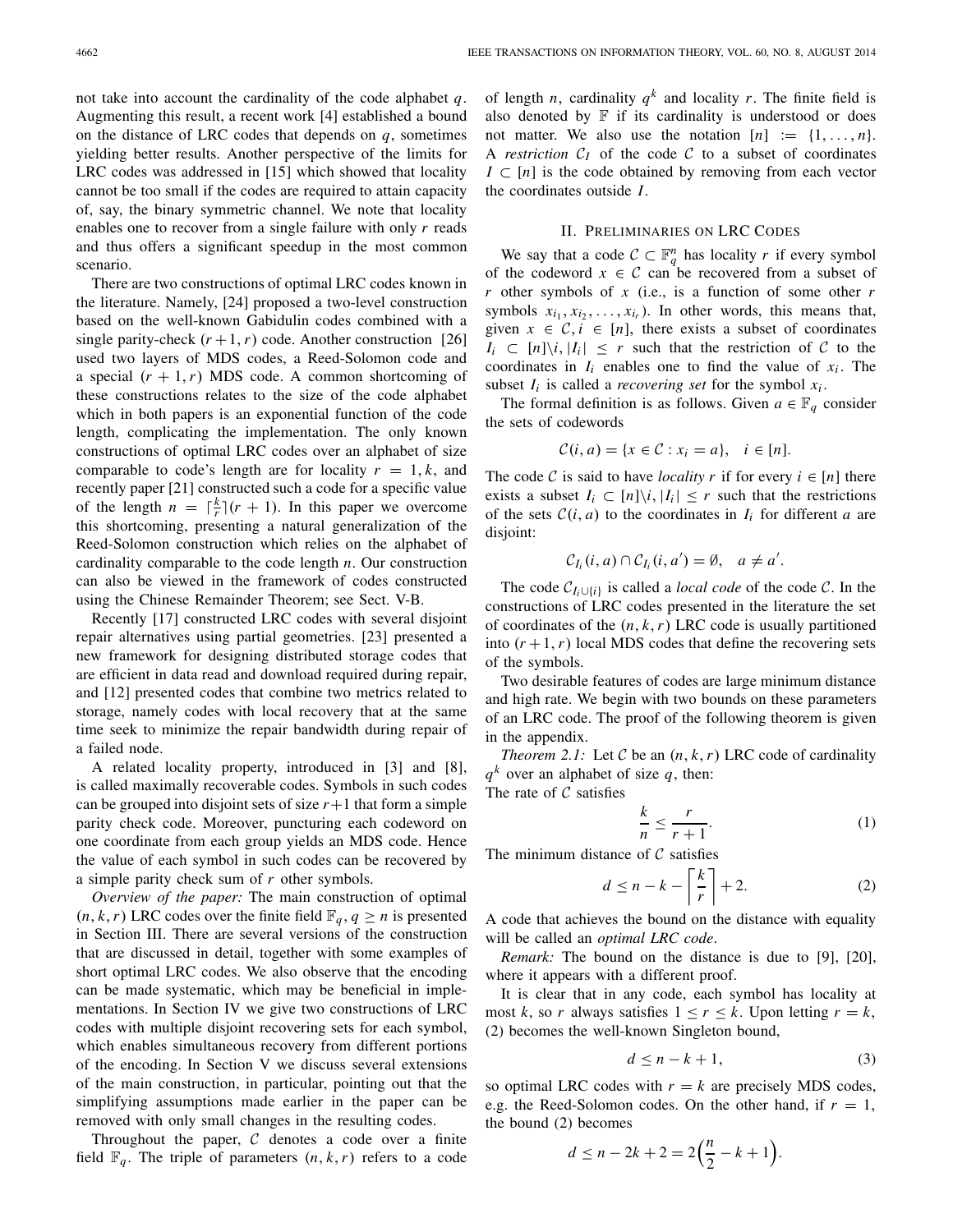Replicating each symbol twice in an  $(n/2, k)$  MDS code, we obtain an optimal LRC code with locality  $r = 1$ .

#### III. CODE CONSTRUCTION

In this section we construct optimal linear  $(n, k, r)$  LRC codes over a finite field alphabet of size *q*, where *q* is a prime power greater or equal to *n*. In the first version of the construction we assume that *k* is divisible by *r* (this restriction will be removed later in this section). Throughout this section we also assume that *n* is divisible by  $r + 1$  (this restriction can also be lifted, see Sect. V-A).

## *A. General Construction*

We begin with a general method of constructing linear codes with the locality property. Later we will show that some of these codes have optimal minimal distance. The codes are constructed as evaluations of polynomials, in line with many other algebraic code constructions. Unlike the classical Reed-Solomon codes, the new codes will be evaluated at a specially chosen set of points of the field  $\mathbb{F}_q$ ,  $q \geq n$ . A key ingredient of the construction is a polynomial  $g(x) \in \mathbb{F}_q[x]$  that satisfies the following conditions:

- 1) The degree of *g* is  $r + 1$ ,
- 2) There exists a partition  $A = \{A_1, \ldots, A_{\frac{n}{r+1}}\}$  of a set  $A \subseteq \mathbb{F}_q$  of size *n* into sets of size  $r + 1$ , such that *g* is constant on each set  $A_i$  in the partition. Namely for all  $i = 1, \ldots, n/(r+1)$ , and any  $\alpha, \beta \in A_i$ ,

$$
g(\alpha) = g(\beta).
$$

A polynomial that satisfies these conditions will be called *good*. The code construction presented below relies on the existence of good polynomials.

*Construction 1*  $((n, k, r)$  *LRC codes*) : *Let*  $n \leq q$  *be the target code length. Let*  $A \subset \mathbb{F}_q$ ,  $|A| = n$  *and let*  $g(x)$  *be a good polynomial for the partition A of the set A. To find the codeword for a message vector*  $a \in \mathbb{F}_q^k$  *write it as*  $a =$  $(a_{ij}, i = 0, \ldots, r - 1; j = 0, \ldots, \frac{k}{r} - 1)$ . *Define the encoding polynomial*

$$
f_a(x) = \sum_{i=0}^{r-1} f_i(x) x^i,
$$
 (4)

where

$$
f_i(x) = \sum_{j=0}^{\frac{k}{r}-1} a_{ij} g(x)^j, \quad i = 0, \dots, r-1
$$
 (5)

(*we call the fi's the coefficient polynomials). The codeword for a is found as the evaluation vector of fa at all the points of A. In other words, the* (*n*, *k*,*r*) *LRC code C is defined as the set of n-dimensional vectors*

$$
\mathcal{C} = \{ (f_a(\alpha), \alpha \in A) : a \in \mathbb{F}_q^k \}. \tag{6}
$$

*We call the elements of the set A* locations *and the elements of the vector*  $(f_a(\alpha))$  symbols *of the codeword.* 

The local recovery is accomplished as follows.

*Recovery of the Erased Symbol:* Suppose that the erased symbol corresponds to the location  $\alpha \in A_i$ , where  $A_i$  is one of the sets in the partition *A*. Let  $(c_{\beta}, \beta \in A_i \setminus \alpha)$  denote the remaining  $r$  symbols in the locations of the set  $A_j$ . To find the value  $c_{\alpha} = f_a(\alpha)$ , find the unique polynomial  $\delta(x)$  of degree less than *r* such that  $\delta(\beta) = c_{\beta}$  for all  $\beta \in A_j \setminus \alpha$ , i.e.,

$$
\delta(x) = \sum_{\beta \in A_j \setminus \alpha} c_{\beta} \prod_{\beta' \in A_j \setminus \{\alpha, \beta\}} \frac{x - \beta'}{\beta - \beta'}
$$
(7)

and set  $c_{\alpha} = \delta(\alpha)$ . We call  $\delta(x)$  the *decoding polynomial* for the symbol  $c_{\alpha}$ . Thus, to find one erased symbol, we need to perform polynomial interpolation from *r* known symbols in its recovery set. This recovery procedure underlies all the constructions in this paper.

In the next theorem we prove that the codes constructed above are optimal with respect to the bound (2), and justify the validity of the recovery procedure.

*Theorem 3.1*: The linear code  $C$  defined in (6) has dimension  $k$  and is an optimal  $(n, k, r)$  LRC code, namely its minimum distance meets the bound (2) with equality.

*Proof:* Note that for  $i = 0, ..., r - 1$ ;  $j = 0, ..., \frac{k}{r} - 1$ the *k* polynomials  $g(x)^j x^i$  all are of distinct degrees, and therefore are linearly independent over F. In other words, the mapping  $a \mapsto f_a(x)$  is injective. By (4), (5) the degree of the polynomial  $f_a(x)$  is at most

$$
\left(\frac{k}{r} - 1\right)(r+1) + r - 1 = k + \frac{k}{r} - 2 \le n - 2,
$$

where the last inequality follows from (1). This means that two distinct encoding polynomials  $f_a$  and  $f_b$  give rise to two distinct codevectors, so the dimension of the code is *k*. Since the encoding is linear, the distance satisfies

$$
d(C) \ge n - \max_{f_a, a \in \mathbb{F}_q^k} \deg(f_a) = n - k - \frac{k}{r} + 2
$$

which together with (2) completes the proof of distance optimality.

Let us prove the locality property. Let *Aj* be a member of the partition  $A$  and assume that the lost symbol of the codeword equals  $c_{\alpha} = f_a(\alpha)$ , where  $\alpha \in A_i$  is a field element. Define the *decoding polynomial*

$$
\partial(x) = \sum_{i=0}^{r-1} f_i(\alpha) x^i, \tag{8}
$$

where the  $f_i(x)$  are the coefficient polynomials (5). We will show that  $\partial(x)$  is the same polynomial as  $\delta(x)$  defined in (7). Each  $f_i(x)$  is a linear combination of powers of *g*, therefore it is also constant on the set  $A_j$ , i.e., for any  $\beta \in A_j$  and any coefficient polynomial  $f_i$ ,  $i = 1, \ldots, r - 1$ 

$$
f_i(\beta) = f_i(\alpha). \tag{9}
$$

Hence by (8) and (9), for any  $\beta$  in  $A_i$ 

$$
\partial(\beta) = \sum_{i=0}^{r-1} f_i(\alpha) \beta^i = \sum_{i=0}^{r-1} f_i(\beta) \beta^i = f_a(\beta).
$$

In other words, the values of the encoding polynomial  $f_a(x)$ and the decoding polynomial ∂(*x*) on the locations of *Aj*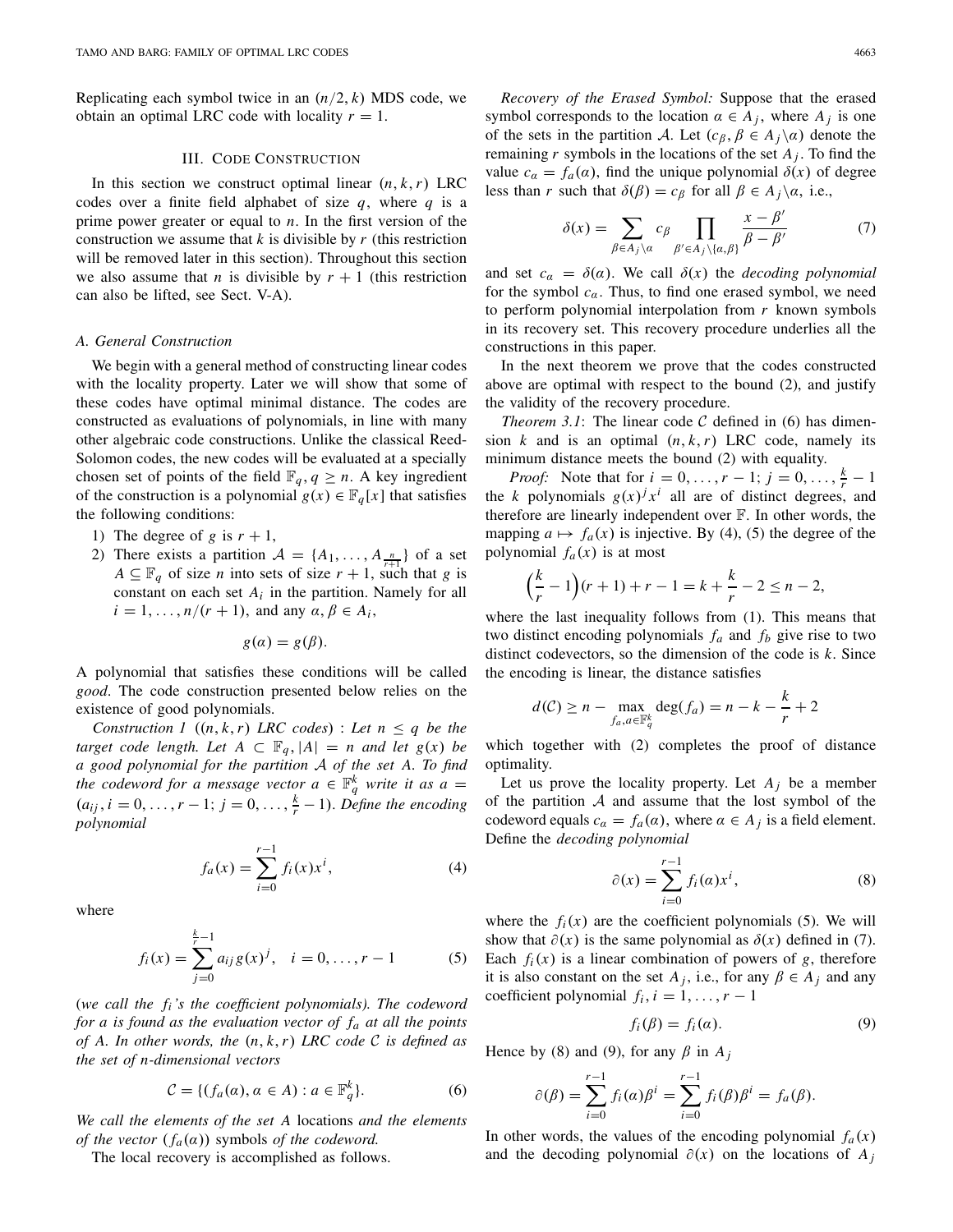coincide. Since  $\partial(x)$  is of degree at most  $r - 1$ , it can be interpolated from the *r* symbols  $c_{\beta}, \beta \in A_j \setminus \alpha$ , see Eq. (7). Once  $\partial(x)$  is computed, we find the lost symbol as  $\partial(a)$ . To conclude, the lost symbol  $c_{\alpha}$  can be recovered by accessing *r* other symbols of the codeword.

As a consequence of this proof, we note that the polynomial δ(*x*) satisfies the condition δ(α) = *fa* (α) for all α ∈ *Aj*, i.e., it is determined by the index  $j$  of the recovering set  $A_j$ . In other words, the decoding polynomial  $\delta(x)$  is the same for any two symbols  $\alpha_1, \alpha_2 \in A_i$ .

*Example 1*: In this example we construct an optimal  $(n = 9, k = 4, r = 2)$  LRC code over the field  $\mathbb{F}_q$ . Since we need 9 distinct evaluation points of the field, we must choose  $q \ge 9$ . We define the code C over  $\mathbb{F}_{13}$ .

The difficulty of using Construction 1 is in constructing a good polynomial *g* of degree  $r + 1 = 3$  that is constant on 3 disjoint sets of size 3. In this example we offer little motivation in constructing  $g(x)$  but later we will give a systematic way of constructing them.

Let the partition *A* be as follows:

$$
\mathcal{A} = \{A_1 = \{1, 3, 9\}, \quad A_2 = \{2, 6, 5\}, \quad A_3 = \{4, 12, 10\}\},\
$$

and note that the polynomial  $g(x) = x^3$  is constant on the sets  $A_i$ . Let  $a = (a_{0,0}, a_{0,1}, a_{1,0}, a_{1,1})$  be the information vector of length  $k = 4$  over  $\mathbb{F}_{13}$  and define the encoding polynomial by (4), (5)

$$
f_a(x) = (a_{0,0} + a_{0,1}g(x)) + x(a_{1,0} + a_{1,1}g(x))
$$
  
=  $(a_{0,0} + a_{0,1}x^3) + x(a_{1,0} + a_{1,1}x^3)$   
=  $a_{0,0} + a_{1,0}x + a_{0,1}x^3 + a_{1,1}x^4$ .

The codeword *c* that corresponds to *a* is found as the evaluation of the polynomial  $f_a$  at all the points of the sets of the partition *A*:  $c = (f_a(\alpha), \alpha \in \bigcup_{i=1}^3 A_i)$ . Since deg  $f_a \leq 4$ , the minimum distance is at least 5, and so  $d = 5$  by (2). For instance, assume that  $a = (1, 1, 1, 1)$ , then the codeword is found to be

$$
(f_a(1), f_a(3), f_a(9), f_a(2), f_a(6), f_a(5), f_a(4), f_a(12), f_a(10))
$$
  
= (4, 8, 7, 1, 11, 2, 0, 0, 0).

Suppose that the value  $f_a(1)$  is erased. By our construction, it can be recovered by accessing 2 other codeword symbols, namely, the symbols at locations corresponding to 3 and 9. Using (7) we find  $\delta(x) = 2x + 2$  and compute  $\delta(1) = 4$ , which is the required value.

*Remarks:*

- 1) Construction 1 is a direct extension of the classical *Reed-Solomon* codes in that both are evaluations of some polynomials defined by the message vector. Our construction also reduces to Reed-Solomon codes if *r* is taken to be *k*. Note that if  $r = k$  then each coefficient polynomial (5) is a constant, and therefore the code construction does not require a good polynomial. For the same reason, the set *A* for RS codes can be an arbitrary subset of  $\mathbb{F}_q$ , while the locality condition for  $r < k$ imposes a restriction on the choice of the locations.
- 2) Note that if the coordinates of the vector *a* are indexed as  $a = (a_0, \ldots, a_{k-1})$  then the encoding polynomial

in (4) can be also written as

$$
f_a(x) = \sum_{\substack{m=0 \ m \neq r \bmod(r+1)}}^{k+\frac{k}{r}-2} a_m g(x)^{\lfloor \frac{m}{r+1} \rfloor} x^{m \bmod(r+1)}.
$$
 (10)

To see this, put in (5)  $a_m = a_{i+j(r+1)}, i = 0, ..., r-1;$ *j* = 0, ...,  $\frac{k}{r} - 1$ , and observe that  $\lfloor \frac{k + \frac{k}{r} - 2}{r + 1} \rfloor = \frac{k}{r} - 1$ , and that there are  $k/r - 1$  numbers in the set  $\{0, 1, \ldots, k + \}$  $(k/r) - 2$ } equal to *r* modulo  $r + 1$ .

3) In Construction 1 we assumed that *r* divides *k*; however, this constraint can be easily lifted. Indeed, suppose that *r* does not divide *k* and define the coefficient polynomial  $f_i$  in (5) as follows:

$$
f_i(x) = \sum_{j=0}^{s(k,r,i)} a_{ij} g(x)^j, \quad i = 0, 1, \dots, r-1,
$$

where

$$
s(k, r, i) = \begin{cases} \lfloor \frac{k}{r} \rfloor & i < k \mod r \\ \lfloor \frac{k}{r} \rfloor - 1 & i \ge k \mod r. \end{cases}
$$

It is easy to see that the *r* coefficient polynomials are defined by the *k* information symbols, and the resulting encoding polynomial  $f_a$  has degree at most  $k + \lfloor k/r \rfloor - 2$ . The remaining parts of the construction are unchanged.

# *B. Constructing Optimal LRC Codes Using Algebraic Structure of the Field*

The main component of Construction 1 is finding a good polynomial  $g(x)$  together with the corresponding partition of the subset *A* of the field. In this section we show how to construct  $g(x)$  using the multiplicative and additive groups of  $\mathbb{F}_q$ .

The multiplicative group  $\mathbb{F}_q^*$  is cyclic, and the additive group  $\mathbb{F}_q^+$  is isomorphic to a direct product of *l* copies of the additive group  $\mathbb{Z}_p^+$ , where  $q = p^l$  and p is the characteristic of the field. The following obvious proposition constructs a good polynomial from any subgroup of  $\mathbb{F}_q^*$  or  $\mathbb{F}_q^+$ .

*Proposition 3.2*: Let *H* be a subgroup of  $\mathbb{F}_q^*$  or  $\mathbb{F}_q^+$ . The annihilator polynomial of the subgroup

$$
g(x) = \prod_{h \in H} (x - h)
$$
 (11)

is constant on each coset of *H*.

*Proof:* Assume that *H* is a multiplicative subgroup and let *a*,  $a\overline{h}$  be two elements of the coset  $aH$ , where  $\overline{h} \in H$ , then

$$
g(a\overline{h}) = \prod_{h \in H} (a\overline{h} - h) = \overline{h}^{|H|} \prod_{h \in H} (a - h\overline{h}^{-1})
$$

$$
= \prod_{h \in H} (a - h)
$$

$$
= g(a).
$$

The proof for additive subgroups is completely analogous.  $\blacksquare$ 

*Remark.* If *H* is a multiplicative subgroup of  $\mathbb{F}_q^*$ , then  $g(x)$ in (11) can be written as  $g(x) = x^{|H|} - 1$ . Equivalently, we can take  $g(x) = x^{|H|}$ .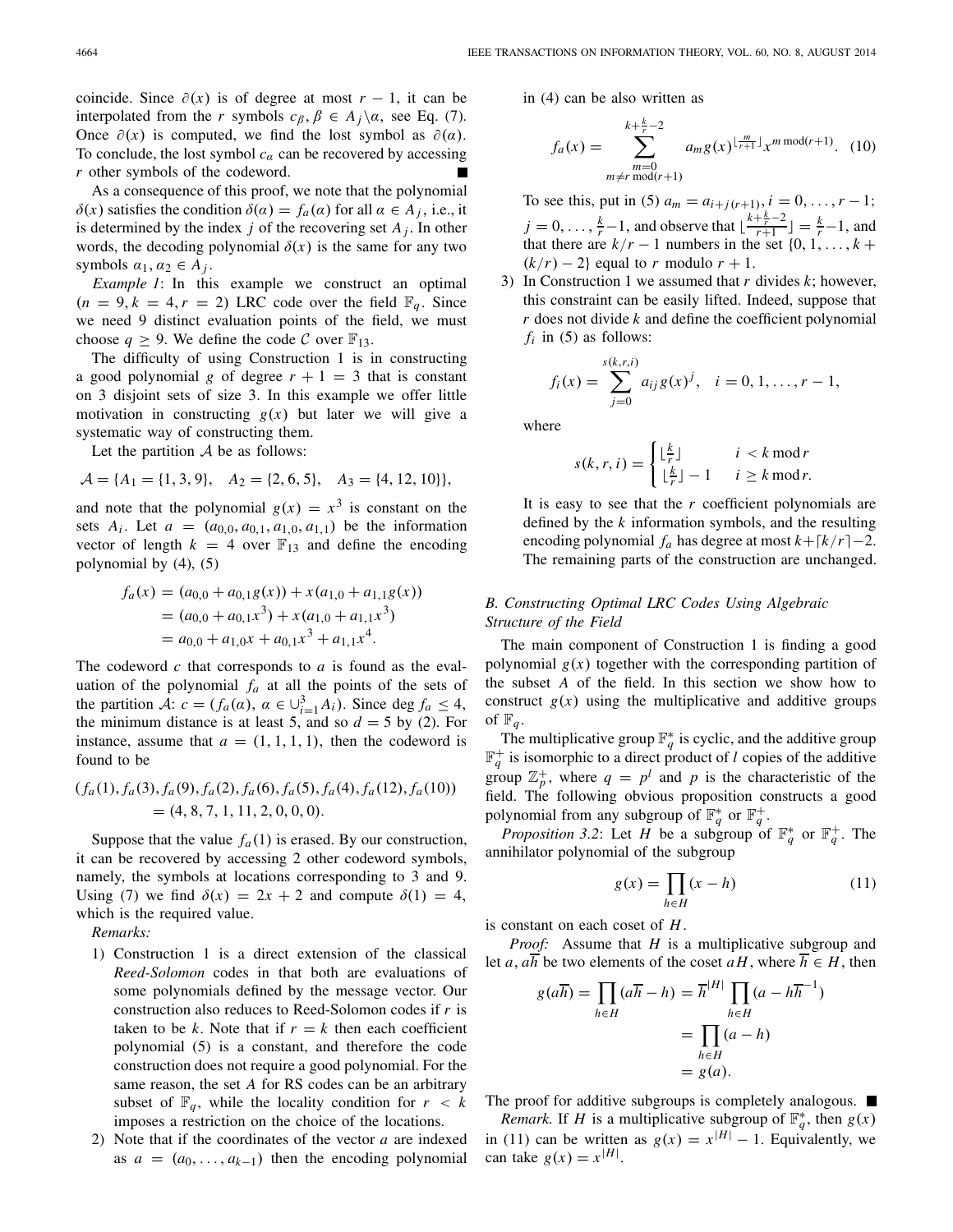Thus annihilators of subgroups form a class of good polynomials that can be used to construct optimal codes. The partition *A* is a union of cosets of  $H$ , so the code length  $n$  can be any multiple of  $r + 1$  satisfying  $n \leq q - 1$  (or  $n \leq q$  in the case of the additive group). Since the size of the subgroup divides the size of the group we get that  $q \mod (r + 1)$  is 1 (or 0).

The parameters of LRC codes constructed using subgroups are naturally restricted by the possible size of the subgroups. Note that Example 1 is constructed using the multiplicative subgroup  $H = \{1, 3, 9\}$  of the field  $\mathbb{F}_{13}$ , and the annihilator is  $g(x) = x<sup>3</sup> - 1$ . In the example we used another good polynomial,  $g(x) = x^3$ .

*Example 2*: In this example we construct an optimal (12, 6, 3) LRC code with minimum distance  $d = 6$  over  $\mathbb{F}_{13}$ . Note that 5 is an  $(r + 1) = 4$ -th root of unity modulo 13, therefore the polynomial  $g(x) = x^4$  is constant on the cosets of the cyclic group  $H = \{1, 5, 12, 8\}$  generated by 5. Note that the polynomial *g* constructed in Proposition 3.2 is in fact  $g(x) = x^4 - 1$ , while we use the polynomial  $g(x) = x^4$ . Since the polynomials  $1, x^4 - 1$  span the same subspace as the polynomials  $1, x<sup>4</sup>$ , the resulting codes are equivalent.

The group *H* gives rise to the partition of  $\mathbb{F}_{13}^*$ 

$$
\mathcal{A} = \left\{ A_1 = \{1, 5, 12, 8\}, \quad A_2 = \{2, 10, 11, 3\}, \right. \\
A_3 = \{4, 7, 9, 6\} \right\}.
$$

For the information vector  $(a_0, a_1, a_2, a_4, a_5, a_6)$  define the encoding polynomial (10)

$$
f_a(x) = \sum_{\substack{i=0 \ i \neq 3}}^6 a_i x^i = f_0(x) + f_1(x)x + f_2(x)x^2
$$

with coefficient polynomials equal to

$$
f_0(x) = a_0 + a_4x^4
$$
,  $f_1(x) = a_1 + a_5x^4$ ,  $f_2(x) = a_2 + a_6x^4$ .

The corresponding codeword is obtained by evaluating  $f_a(x)$ for all the points  $x \in \mathbb{F}_{13}^*$ .

*Example 3*: In this example we construct an optimal LRC code using the additive group of the field. Let  $\alpha$  be a primitive element of the field  $\mathbb{F}_{24}$  and take the additive subgroup  $H =$  ${x + y\alpha : x, y \in \mathbb{F}_2}$ . The polynomial  $g(x)$  in (11) equals

$$
g(x) = x(x + 1)(x + a)(x + a + 1)
$$
  
=  $x^4 + (a^2 + a + 1)x^2 + (a^2 + a)x$ .

We will construct an optimal  $(12, 6, 3)$  LRC code with distance  $d = 6$ . For  $i = 0, 1, 2$  define the coefficient polynomials

$$
f_i(x) = a_{i,0} + a_{i,1}g(x),
$$

using the information vector  $a = (a_{i,j})$  and  $i = 0, 1, 2$ ,  $j = 0, 1$ . The subgroup *H* is of order 4, hence in order to have 12 evaluation points, we choose any 3 cosets of *H* out of its 4 cosets, and evaluate the encoding polynomial

$$
f_a(x) = f_2(x)x^2 + f_1(x)x + f_0(x)
$$

at the elements of these cosets. Theorem 3.1 implies that the resulting code has the claimed properties. Comparing this code

with a  $(12, 6)$  MDS code, we note that both codes can be defined over  $\mathbb{F}_{24}$ , however by reducing the minimum distance from 7 to 6 we managed to reduce the locality by a factor of two, from 6 to 3.

The additive and the multiplicative structures of the field can be combined into a more general method of constructing good polynomials. For two subsets  $H, G \subset \mathbb{F}_q$ , we say that *H* is closed under multiplication by *G*, if multiplying elements of *H* by elements of *G* does not take the result outside *H*, i.e., if  ${hg : h ∈ H, g ∈ G} ⊆ H$ .

*Theorem 3.3*: Let *l*,*s*, *m* be integers such that *l* divides *s*,  $p^l$  mod $m = 1$ , and  $p$  is a prime. Let *H* be an additive subgroup of the field  $\mathbb{F}_{p^s}$  that is closed under the multiplication by the field  $\mathbb{F}_{p^l}$ , and let  $\alpha_1, \ldots, \alpha_m$  be the *m*-th degree roots of unity in  $\mathbb{F}_{p^s}$ . Then for any  $b \in \mathbb{F}_{p^s}$  the polynomial

$$
g(x) = \prod_{i=1}^{m} \prod_{h \in H} (x + h + a_i)
$$
 (12)

is constant on the union of cosets of *H*,  $\bigcup_{1 \le i \le m} H + b\alpha_i$ , and the size of this union satisfies

$$
|\bigcup_{1 \le i \le m} H + b\alpha_i| = \begin{cases} |H| & \text{if } b \in H \\ m|H| & \text{if } b \notin H. \end{cases}
$$

*Proof:* Let  $\overline{h} \in H$  and let  $\overline{h} + b\alpha_j$  be an arbitrary element, then

$$
g(\overline{h} + b\alpha_j) = \prod_{i=1}^m \prod_{h \in H} (\overline{h} + b\alpha_j + h + \alpha_i)
$$
  
\n
$$
= \prod_{i=1}^m \prod_{h \in H} (b\alpha_j + h + \alpha_i)
$$
  
\n
$$
= \alpha_j^{-m|H|} \prod_{i=1}^m \prod_{h \in H} (b + h\alpha_j^{-1} + \alpha_i \alpha_j^{-1})
$$
  
\n
$$
= \prod_{i=1}^m \prod_{h \in H} (b + h\alpha_j^{-1} + \alpha_i)
$$
  
\n
$$
= \prod_{i=1}^m \prod_{h \in H} (b + h + \alpha_i)
$$
  
\n
$$
= g(b),
$$

where we have made changes of the variables and used the assumption that *H* is closed under multiplication by any *m*-th degree root of unity, since it is closed multiplication by  $\mathbb{F}_{p^l}$ . For the last part regarding the size of the union of the cosets, consider two distinct *m*-th roots of unity  $\alpha_i$ ,  $\alpha_j$ , then

$$
H + ba_i = H + ba_j \Leftrightarrow b(a_i - a_j) \in H \Leftrightarrow b \in H,
$$

where the last step follows since  $\alpha_i - \alpha_j$  is a nonzero element of  $\mathbb{F}_{p^l}$  and *H* closed under multiplication by the elements of  $\mathbb{F}_{p^l}^r$ .

*Remarks:*

1) In order to construct a good polynomial using Theorem 3.3, one needs to find an additive subgroup *H* of  $\mathbb{F}_{p^s}$  that is closed under multiplication by  $\mathbb{F}_{p^l}$ . Note that since *l* divides *s*, the field  $\mathbb{F}_{p^s}$  can be viewed as a vector space of dimension  $s/l$  over the field  $\mathbb{F}_{p^l}$ .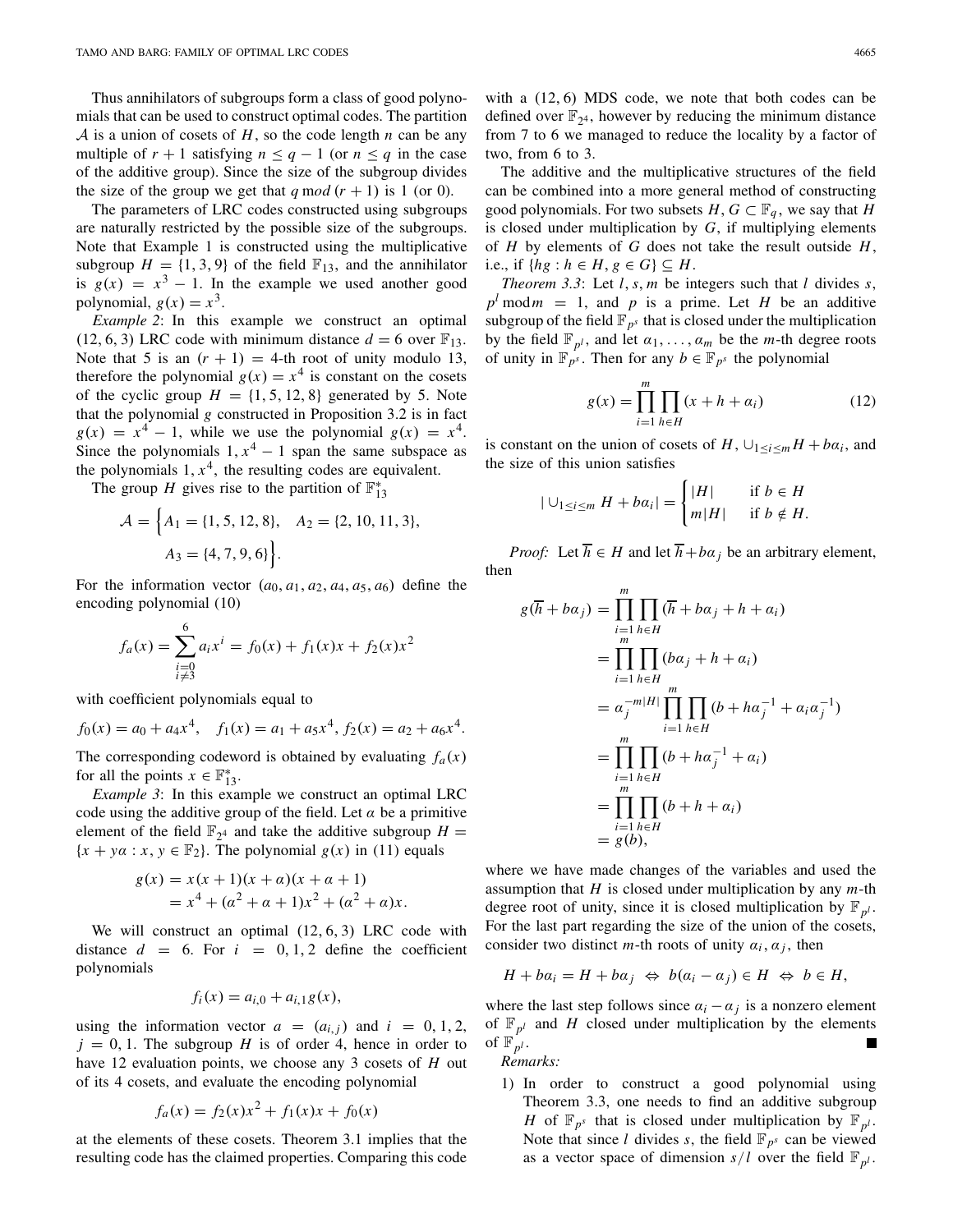Therefore any subspace *H* of dimension  $1 \le t \le s/l$ is in fact an additive subgroup of the field  $\mathbb{F}_{p^s}$  that is closed under multiplication by  $\mathbb{F}_{p^l}$ , and is of size  $|H| = (p^l)^t = p^{tl}.$ 

2) Since the degree of the polynomial  $g(x)$  in (12) is  $m|H|$ , it is clear that it takes distinct values on different sets of the form  $U = \bigcup_i H + b\alpha_i$ . In other words,  $g(x)$  partitions  $\mathbb{F}_{p^s}$  into  $(p^s - |H|)/m|H|$  sets of size  $m|H|$  and one set of size  $|H|$ , according to the values taken on the elements of the field. Hence, over the field of size *ps*, one can construct an optimal LRC code of length  $n \leq p^s$ such that  $m|H|$  divides *n*.

Assume that one wants to construct an LRC code over a field of a specific characteristic  $p$ , e.g.,  $p = 2$ , then Theorem 3.3 gives a flexible method of constructing good polynomials for a large set of parameters. More specifically, let *m* be an integer not divisible by *p*, and let *l* be the smallest integer such that  $p^l$  mod  $m = 1$  (note that  $l \le \phi(m)$ , where  $\phi(\cdot)$ is Euler's totient function). Then is it possible to construct a good polynomial that is constant on sets of size *mp<sup>t</sup>* for any integer *t* which is a multiple of *l*.

*Example 4*: Suppose that  $p = 7$  and the code parameters are  $(n = 28, r = 13)$ . To construct an optimal LRC code we need to construct a polynomial  $g(x)$  that is constant on two disjoint sets of size  $r + 1 = 14$  over some extension of  $\mathbb{F}_7$ . Write  $14 = 2 \cdot 7$  then  $m = 2, l = 1$ , moreover, using Theorem 3.3 one can construct the desired good polynomial over the field  $\mathbb{F}_{72}$ . More precisely, following Remark (2) above, the polynomial  $g(x)$  partitions the field of size 49 into 3 sets of size 14 and one set of size 7. Hence in order to construct a code of length  $n = 28$  one can choose any two out of the three sets of size 14. Note that the dimension of the code can take any value  $k \leq nr/(r+1) = 26$ .

Let us summarize the constructions of good polynomials depending on the value of the parameters. Suppose that we would like to construct a good polynomial over a field extension of  $\mathbb{F}_p$  that is constant on disjoint subsets of points of size  $mp<sup>t</sup>$ , where *m* and *p* are coprime, then

- 1) If  $t = 0$ , one can use multiplicative subgroups of some field extension  $\mathbb{F}_{p^l}$  that satisfies  $p^l \text{ mod } m = 1$ ;
- 2) If  $t > 0$  and  $m = 1$ , one can rely on additive subgroups;
- 3) If  $t, m > 1$  and  $t$  is a multiple of  $l$ , where  $l$  is the smallest integer such that  $p^l \mod m = 1$ , the construction is accomplished by combining the additive and multiplicative structures of the field as in Theorem 3.3.

There is one case where we are not able to construct good polynomials. For example, using the technique discussed above it is not possible to construct a code with locality  $r = 5$ over any extension of the field  $\mathbb{F}_2$ . This follows since the size of the set is  $r + 1 = 5 + 1 = 3 \cdot 2$ , hence  $m = 3$  and  $l = 2$  is the smallest integer such that  $2^{l}$  mod  $3 = 1$ , however  $t = 1$  is not a multiple of  $l = 2$ . On the other hand, a simple counting argument shows that good polynomials exist also for this unresolved case if the field  $\mathbb{F}_q$  is large enough.

*Proposition 3.4*: Let  $\mathbb{F}_q$  be the finite field of size q. There exists a good polynomial of degree  $r + 1$  that is constant on at least  $\lceil {q \choose r+1} / q^r \rceil$  sets of size  $r + 1$ .

*Proof:* Consider the set  $M_{q,r} = \{f \in \mathbb{F}_q[x] : f =$  $\prod_{i=1}^{r+1} (x - a_i)$ , where  $a_i$ ,  $i = 1, \ldots, r+1$  vary over all  $\binom{q}{r+1}$ possible choices of subsets of the field of size  $r + 1$ . In other words,  $M_{q,r}$  is the set of all monic polynomials of degree  $r+1$ in  $\mathbb{F}_q[x]$  that also have  $r + 1$  *distinct* zeros in  $\mathbb{F}_q$ . We say that  $f(x) = x^{r+1} + \sum_{i=0}^{r} a_i x^i, g(x) \in M_{q,r}$ are equivalent if they differ by a constant. Clearly this is an equivalence relation on  $M_{q,r}$ , and the number of equivalence classes is at most  $q<sup>r</sup>$  according to the number of choices of *r*-tuples of the coefficients  $a_1, \ldots, a_r$ . Hence there exists an equivalence class of size at least  $\lceil \binom{q}{r+1}/q^r \rceil$ . Let *f* be a representative of this class, and note that it is constant on the set of zeros of any other polynomial *g* from this class. We conclude that *f* is a good polynomial that is constant on sets of size  $r + 1$ , and the number of sets is at least  $\lceil \binom{q}{r+1} / q^r \rceil$ .

When *q* is large enough, e.g.,  $q > n(r + 1)^r$ , the quantity  $\lceil {q \choose r+1} / q^r \rceil$  exceeds  $n/(r+1)$  which is the desired number of sets for the construction. For instance, taking  $q = 2^{11}$ , we observe that there exists a polynomial  $g \in \mathbb{F}_q[x]$  of degree  $r + 1 = 6$  that is constant on at least 3 disjoint sets of size 6. Indeed, we find that  $\frac{\binom{2^{11}}{6}}{(2^{11})^5} \approx 2.82$ . Using Construction 1 and the polynomial *g*, we can construct an optimal LRC code over  $\mathbb{F}_q$  of length  $n = 18$ , locality  $r = 5$  and any dimension  $k \le 15$ .

# *C. A General View of the LRC Code Family*

In this section we study the mapping from the set of polynomials of the form (4) to  $\mathbb{F}^n$ , generalizing the code construction presented above.

Let  $A \subset \mathbb{F}$ , and let  $\mathcal{A}$  be a partition of  $A$  into  $m$  sets  $A_i$ . Consider the set of polynomials  $\mathbb{F}_A[x]$  of degree less than  $|A|$ that are constant on the blocks of the partition:

$$
\mathbb{F}_{\mathcal{A}}[x] = \{ f \in \mathbb{F}[x] : f \text{ is constant on } A_i, i = 1, \dots, m; \deg f < |A|\}. \tag{13}
$$

The *annihilator* of *A* is the smallest-degree monic polynomial *h* such that  $h(a) = 0$  if  $a \in A$ , i.e.,  $h(x) =$  $\prod_{a \in A} (x - a)$ . Observe that the set  $\mathbb{F}_{A}[x]$  with the usual addition and multiplication modulo  $h(x)$  becomes a commutative algebra with identity. Since the polynomials  $\mathbb{F}_A[x]$  are constant on the sets of *A*, we write  $f(A_i)$  to refer to the value of the polynomial *f* on the set  $A_i \in \mathcal{A}$ . We will also use a short notation for multiplication of polynomials, writing *f g* instead of *f g* mod *h*.

The next proposition lists some properties of the algebra.

- *Proposition 3.5*: 1) Let  $f \in \mathbb{F}_A[x]$  be a nonconstant polynomial, then  $\max_i |A_i| \leq \deg(f) < |A|$ ;
- 2) The dimension dim( $\mathbb{F}_A[x]$ ) = *m*, and the *m* polynomials  $f_1, \ldots, f_m$  that satisfy  $f_i(A_j) = \delta_{i,j}$  and deg( $f_i$ ) < |*A*|, form a basis (here  $\delta_{i,j}$  is the Kronecker delta). Explicitly,

$$
f_i(x) = \sum_{a \in A_i} \prod_{b \in A \setminus a} \frac{x - b}{a - b}.
$$
 (14)

3) Let  $\alpha_1, \ldots, \alpha_m$  be distinct nonzero elements of  $\mathbb{F}$ , and let *g* be the polynomial of degree  $deg(g) < |A|$  that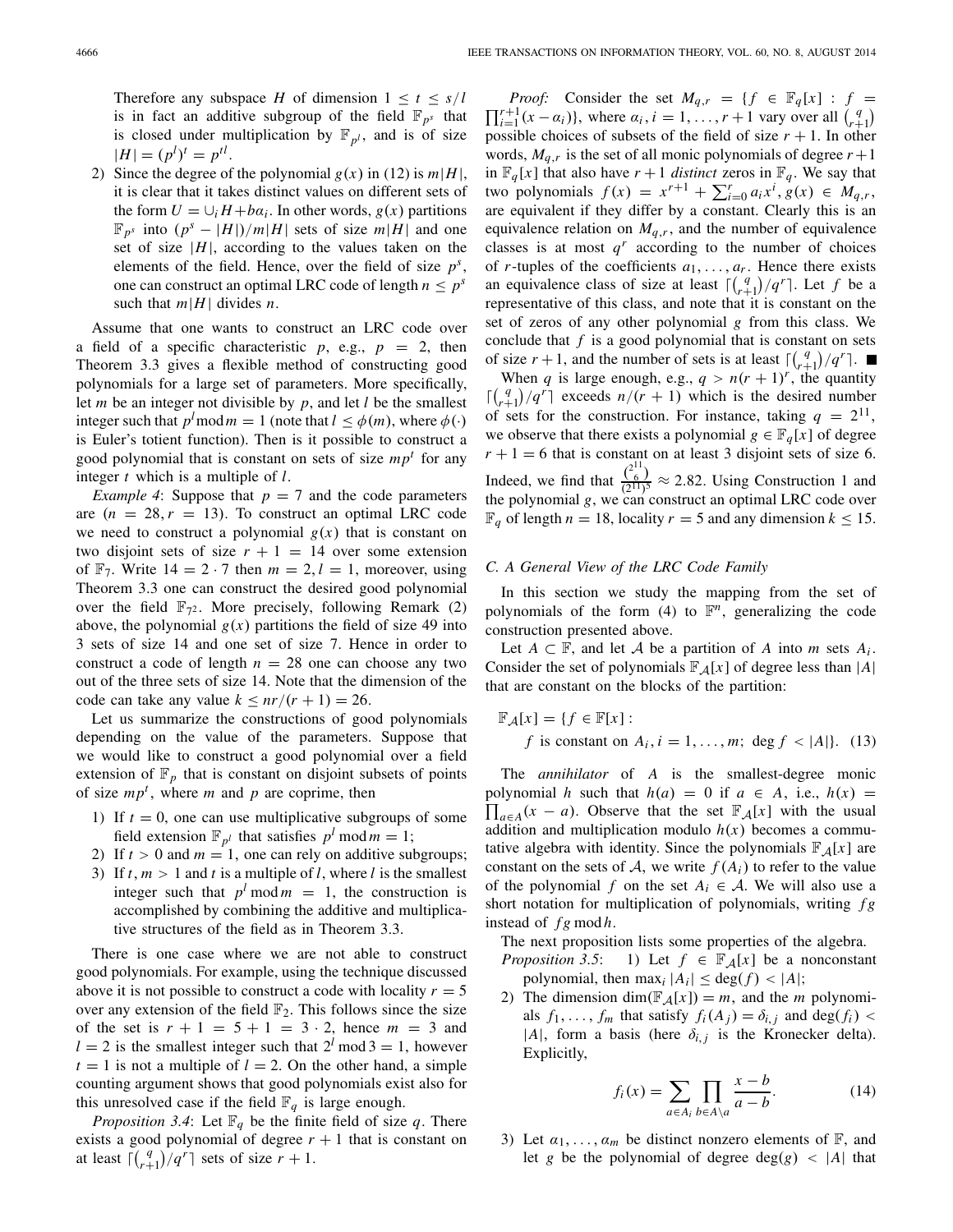satisfies  $g(A_i) = a_i$  for all  $i = 1, \ldots, m$ , i.e.,

$$
g(x) = \sum_{i=1}^{m} \alpha_i \sum_{a \in A_i} \prod_{b \in A \setminus a} \frac{x - b}{a - b}
$$

.

Then the polynomials  $1, g, \ldots, g^{m-1}$  form a basis of  $\mathbb{F}_{\mathcal{A}}[x].$ 

4) There exist *m* integers  $0 = d_0 < d_1 < ... < d_{m-1} < |A|$ such that the degree of each polynomial in  $\mathbb{F}_A[x]$  is  $d_i$ for some *i*.

*Proof:*

(1) For a polynomial  $f \in \mathbb{F}_A[x]$ , and a set  $A_i \in \mathcal{A}$ , the polynomial  $f(x) - f(A_i)$  has at least  $|A_i|$  zeros in  $\mathbb{F}$ , and therefore  $\deg(f) \geq |A_i|$ .

(2) The *m* polynomials  $f_1, \ldots, f_m$  defined in (14) are clearly linearly independent since if for some  $\lambda_i$ 's in the field,

$$
\sum_{i=1}^{m} \lambda_i f_i(x) = 0,
$$

then for any  $j = 1, \ldots, m$ 

$$
\sum_{i=1}^m \lambda_i f_i(A_j) = \sum_{i=1}^m \lambda_i \delta_{i,j} = \lambda_j = 0.
$$

By definition, the polynomials  $f_1, \ldots, f_m$  span  $\mathbb{F}_A[x]$ .

(3) Because of part (2) it is sufficient to show that the polynomials 1, *g*,..., *gm*−<sup>1</sup> are linearly independent. Assume that for some  $\beta_j$ 's in F,

$$
\sum_{j=1}^{m} \beta_j g^{j-1}(x) = 0.
$$
 (15)

Define the *m* × *m* matrix *V* =  $(v_{i,j})$  where  $v_{i,j} = (g^{j-1}(A_i)).$ From (15) we conclude that  $V \cdot (\beta_1, \ldots, \beta_m)^T = 0$ , however *V* is a Vandermonde matrix defined by *m* distinct nonzero elements of the field, therefore it is invertible, and  $\beta_i = 0$  for all *i*.

(4) Let  $f_0, \ldots, f_{m-1}$  be a basis for the algebra  $\mathbb{F}_A[x]$ . W.l.o.g. we can assume that the degrees of the polynomials are all distinct, since if this is not the case, one can easily find such basis by using linear operations on the *fi*'s. For this, consider an  $m \times |A|$  matrix whose rows are formed by the coefficient vectors of the polynomials  $f_i$ . The rows of the reduced row-echelon form of this matrix correspond to a basis of polynomials of distinct degrees. Let  $d_i = \deg(f_i)$ , and assume that  $d_0 < d_1 < \cdots < d_{m-1}$ . Since the constant polynomials are contained in the algebra,  $d_0 = 0$ , and the result follows.

Next we consider a special case of an algebra generated by a set *A* of size *n*, assuming that the partition satisfies  $|A_i| = r+1$ for all *i*.

*Corollary 3.6*: Assume that  $d_1 = r + 1$ , namely there exists a polynomial *g* in  $\mathbb{F}_A[x]$  of degree  $r + 1$ , then  $d_i = i(r + 1)$ for all  $i = 0, \ldots, m - 1$ , and the polynomials  $1, g, \ldots, g^{m-1}$ defined in Proposition 3.5 part (3), form a basis for  $\mathbb{F}_A[x]$ .

*Proof:* If there exists such a polynomial *g*, then clearly it takes distinct values on distinct sets of the partition *A*. Otherwise for some constant  $c \in \mathbb{F}$ , the polynomial  $g - c$  has at least  $2(r + 1)$  roots, and is of degree  $r + 1$ , which is a contradiction. Hence, by Proposition 3.5, part (3) the powers of *g* form a basis of the algebra, and the result follows.

Note that the algebra  $\mathbb{F}_A[x]$  in Construction 1 contains a good polynomial of degree  $r+1$ , satisfying the assumptions of Corollary 3.6, and therefore  $\mathbb{F}_A[x]$  is generated by the powers of this polynomial.

Next let us use the properties of the algebra of polynomials defined by the partition  $A$  to construct  $(n, k, r)$  LRC codes.

*Construction 2*: Let  $A \subset \mathbb{F}$ ,  $|A| = n$  and let *A* be a partition of the set *A* into  $m = \frac{n}{r+1}$  sets of size  $r + 1$ . Let  $\Phi$ be an injective mapping from  $\mathbb{F}^k$  to the space of polynomials

$$
\mathcal{F}_{\mathcal{A}}^{r} = \bigoplus_{i=0}^{r-1} \mathbb{F}_{\mathcal{A}}[x]x^{i}.
$$

(Note that  $\mathcal{F}_{\mathcal{A}}^{r}$  is indeed a direct sum of the spaces, so  $\dim(\mathcal{F}_{\mathcal{A}}^{r})$  and Therefore such an injective meaning suista  $\dim(\mathcal{F}_{\mathcal{A}}^r) = m r$ . Therefore such an injective mapping exists iff *k* ≤ *mr* =  $nr/(r + 1)$ ).

The mapping  $\Phi$  sends the set of messages  $\mathbb{F}^k$  to a set of encoding polynomials. We construct a code by evaluating the polynomials  $f \in \Phi(\mathbb{F}^k)$  at the points of A. If  $\Phi$  is a linear mapping, then the resulting code is also linear.

This construction relies on an arbitrary mapping  $\Phi : \mathbb{F}^k \to \mathcal{F}_{\mathcal{A}}^r$ . It forms a generalization of Construction 1 which used a particular linear mapping for the same purpose.

Below we write  $f_a(x) := \Phi(a)$ .

*Theorem 3.7*: Construction 2 gives an  $(n, k, r)$  LRC code with minimum distance *d* satisfying

$$
d \ge n - \max_{a,b \in \mathbb{F}^k} \deg(f_a - f_b) \ge n - \max_{a \in \mathbb{F}^k} \deg(f_a). \tag{16}
$$

*Proof:* To prove local recoverability, we basically repeat the proof of Theorem 3.1. For a given message vector *a* let

$$
f_a(x) = \sum_{i=0}^{r-1} f_i(x) x^i,
$$
 (17)

where the coefficient polynomials  $f_i(x)$  satisfy  $f_i \in \mathbb{F}_A[x]$ . Choose  $j \in \{1, \ldots, m\}$  and suppose that the symbol to be recovered is  $f_a(\alpha)$ , where  $\alpha \in A_j$ . Define the decoding polynomial

$$
\delta(x) = \sum_{i=0}^{r-1} f_i(\alpha) x^i \tag{18}
$$

and note that  $\delta(\alpha) = f_a(\alpha)$  on account of (17), (18). Since *f<sub>i</sub>* belongs to  $\mathbb{F}_A[x]$ , for any  $\beta$  in  $A_j$  we have  $f_a(\beta) = \delta(\beta)$ . Moreover, since  $\delta(x)$  is of degree at most  $r - 1$ , it can be interpolated by accessing the *r* values of  $f_a(\beta) = \delta(\beta)$  for  $\beta$ in  $A_i \setminus \alpha$ . We conclude that the value of the lost symbol  $f_a(\alpha)$ can be found by accessing the remaining *r* symbols in the block  $A_i$ .

It remains to prove (16). Let  $(f_a(\alpha))_{\alpha \in A}$ ,  $(f_b(\alpha))_{\alpha \in A}$  be two codewords constructed from distinct message vectors *a* and *b*. Since  $\Phi$  is injective and  $\deg(f_a - f_b) < n$ , the code vectors that correspond to  $f_a$  and  $f_b$  are distinct. Then (16) is immediate.

#### *D. Systematic Encoding of LRC Codes*

In implementations it is preferable to have a systematic form of LRC codes in order to easily retrieve the stored information.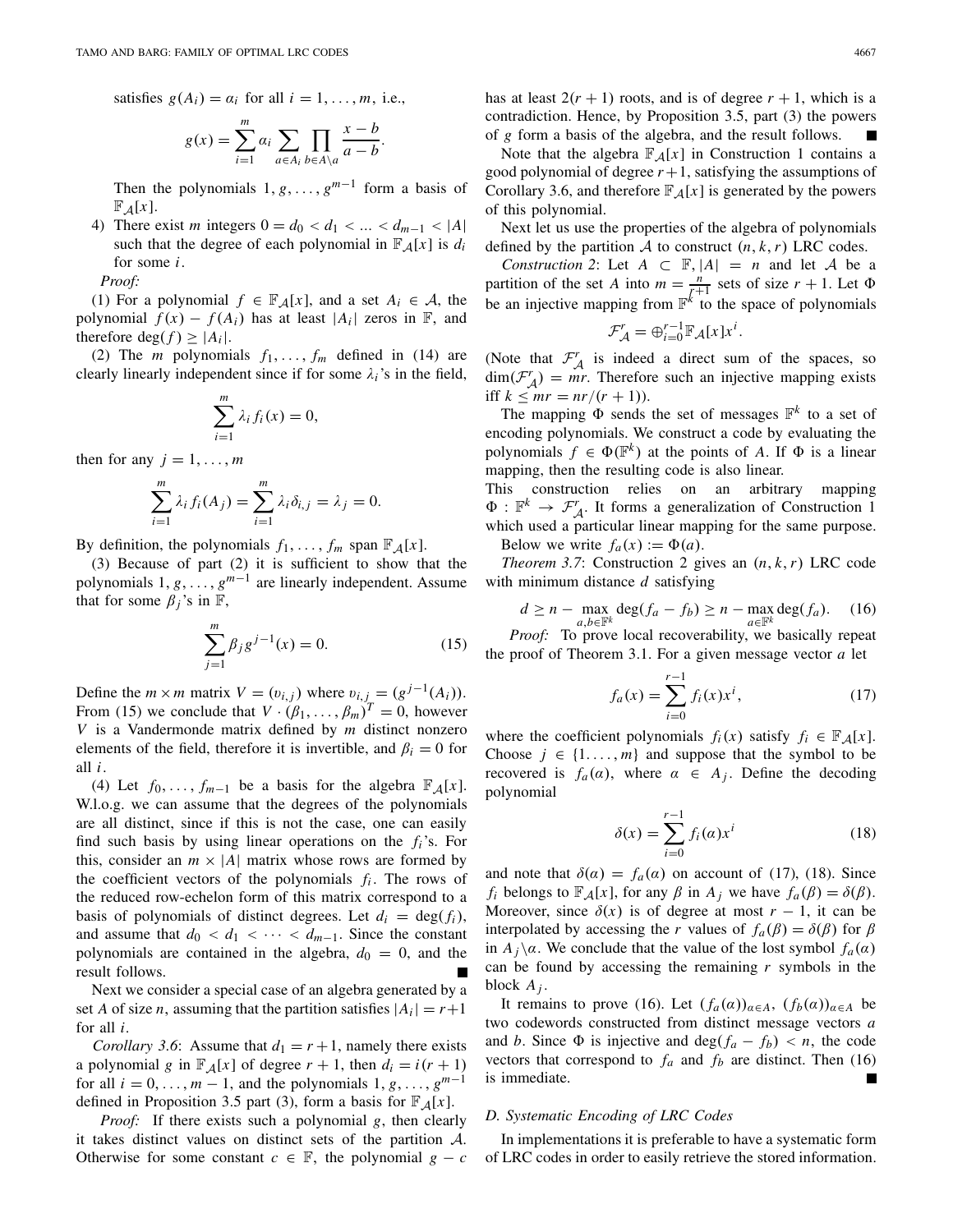We note that all the constructions described above can be modified to yield systematic codes with no loss in the code distance, by modifying the encoding polynomials (4), (17). In particular Construction 1 can be modified to give optimal LRC codes in a systematic form. Such a modification is briefly described in this section.

Let  $A = \{A_1, \ldots, A_m\}$ ,  $m = n/(r+1)$  be a partition of the set  $A \subseteq \mathbb{F}$  of size *n* into sets of size  $r + 1$ . For  $i = 1, \ldots, k/r$ let  $B_i = \{\beta_{i,1}, \ldots, \beta_{i,r}\}\$ be some subset of  $A_i$  of size *r*. In our systematic encoding the message symbols will be written in the coordinates with locations in the sets  $B_i$ .

Recall that the algebra  $\mathbb{F}_A[x]$  has a basis of polynomials  $f_i$ that satisfy  $f_i(A_j) = \delta_{i,j}$  for  $i, j = 1, \ldots, m$  (14). For each set  $B_i$  define *r* polynomials  $\phi_{i,j}$ ,  $j = 1, \ldots, r$  of degree less than *r* such that

$$
\phi_{i,j}(\beta_{i,l})=\delta_{j,l}.
$$

These polynomials can be easily found using Lagrange's interpolation. For *k* information symbols  $a = (a_{i,j})$ ,  $i = 1, \ldots, k/r$ ;  $j = 1, \ldots, r$  define the encoding polynomial

$$
f_a(x) = \sum_{i=1}^{k/r} f_i(x) \Big( \sum_{j=1}^r a_{i,j} \phi_{i,j}(x) \Big). \tag{19}
$$

The encoding of the message *a* is defined by computing the vector  $(f_a(\alpha), \alpha \in A)$ , see (6). It is easily verified that  $f_a \in \mathcal{F}_A^r$ , so each symbol has locality *r*. Furthermore, by definition we have

$$
f_a(\beta_{i,j}) = a_{i,j}, \quad i = 1, \dots, k/r; \, j = 1, \dots, r,
$$

so the code is indeed systematic.

Although (19) gives a systematic (*n*, *k*,*r*) LRC code, optimality of the minimum distance is generally not guaranteed. This follows since the best bound on the degree of the encoding polynomial  $f_a(x)$  is deg( $f_a$ ) < *n*. If the algebra  $\mathbb{F}_{\mathcal{A}}[x]$  is generated by the powers of a good polynomial *g* (see Proposition 3.5, part (3)) then it is possible to construct an optimal systematic LRC code. Indeed, one has to replace each polynomial  $f_i$  in (19) with the polynomial  $f_i$  that is a linear combination of the polynomials  $1, g, \ldots, g^{(k/r)-1}$  and satisfies  $\overline{f_i}(A_j) = \delta_{i,j}$  for all  $j = 1, ..., k/r$ . This is possible since the matrix  $V = (g^{j-1}(A_i))$  is a Vandermonde matrix and thus invertible. Clearly the degree of each  $f_i$  is at most  $((k/r) - 1)(r + 1)$ . Therefore the degree of  $f_a(x)$  is at most  $k + (k/r) - 2$ , and optimality of the distance follows.

# IV. LRC CODES WITH MULTIPLE RECOVERING SETS

In this section we extend the original local recoverability problem in one more direction, requiring each symbol to have more than one recovering set of *r* symbols. Having in mind the applied nature of the problem, we will assume that the different recovering sets for the given symbol are disjoint. Indeed, in distributed storage applications there are subsets of the data that are accessed more often than the remaining contents (they are termed "hot data"). In the case that such segments are accessed simultaneously by many users of the system, the disjointness property ensures that multiple read requests can be satisfied concurrently and with no delays.

Let us give a formal definition. Let  $\mathbb F$  be a finite field. A code  $C \subset \mathbb{F}^n$  is said to be *locally recoverable with t recovering sets* (an LRC(*t*) code) if for every  $i \in \{1, ..., n\}$  there exist disjoint subsets  $A_{i,j} \subset [n] \setminus i, j = 1, \ldots, t$  of size  $r_1, \ldots, r_t$ respectively, such that for any codeword  $x \in \mathcal{C}$ , the value of the symbol  $x_i$  is a function of each of the subsets of symbols  ${x_l, l ∈ A_{i,j}}$ , *j* = 1, ..., *t*. We write  $(n, k, {r_1, ..., r_t})$  LRC code to refer to an  $LRC(t)$  code of dimension  $k$ , length  $n$ , and *t* disjoint recovering sets of size  $r_i$ ,  $i = 1, \ldots, t$ .

We will present two methods of constructing LRC codes with multiple recovering sets, both relying on the construction of the previous section. The first method relies on the combinatorial concept of orthogonal partitions, extending the basic construction to multiple recovering sets. The second method uses the construction of product codes and graph codes to combine several LRC codes into a longer multiple recovering code. For simplicity of presentation we will restrict ourselves to codes with two recovering sets, although both constructions clearly apply for any number of recovering sets.

# *A. Algebraic LRC Codes With Multiple Recovering Sets*

In this section we present a construction of LRC codes with multiple disjoint recovering sets that develops the method of Sect. III. As in the case for single recovering set, the construction will utilize the additive and multiplicative structure of the field.

Let  $A \subseteq \mathbb{F}, |A| = n$  and let *A* (respectively, *A*<sup>'</sup>) be a partition of *A* into disjoint sets of size  $r + 1$  (resp.,  $(s + 1)$ ). Define two subspaces of polynomials

$$
\mathcal{F}_{\mathcal{A}}^r = \bigoplus_{i=0}^{r-1} \mathbb{F}_{\mathcal{A}}[x]x^i \quad \text{and} \quad \mathcal{F}_{\mathcal{A}'}^s = \bigoplus_{i=0}^{s-1} \mathbb{F}_{\mathcal{A}'}[x]x^i, \tag{20}
$$

where the notation  $\mathbb{F}_{A}[x]$  is defined in (13). Clearly

$$
\dim(\mathcal{F}_{\mathcal{A}}^r) = r \frac{n}{r+1}, \quad \dim(\mathcal{F}_{\mathcal{A}}^s) = s \frac{n}{s+1}.
$$

For an integer  $m$  let  $P_m$  be the space of polynomials of degree less than *m*, and define

$$
V_m = \mathcal{F}_{\mathcal{A}}^r \cap \mathcal{F}_{\mathcal{A}'}^s \cap \mathcal{P}_m \tag{21}
$$

to be the space of polynomials of degree less than *m* that also belong to  $\mathcal{F}_{\mathcal{A}}^{r}$  and  $\mathcal{F}_{\mathcal{A}'}^{s}$ .

*Construction 3*: Let  $A$ ,  $A_1$ ,  $A_2$  be as above. Assume that  $\dim(\mathcal{F}_{\mathcal{A}}^r \cap \mathcal{F}_{\mathcal{A}}^s) \geq k$  and let *m* be the smallest integer such that dim $(V_m) = k$ . Let  $\Phi : \mathbb{F}^k \to V_m$  be an injective mapping. For simplicity we assume that this mapping is linear, i.e., there exists a polynomial basis *g*0,..., *gk*<sup>−</sup><sup>1</sup> of *Vm* such that

$$
\Phi(a) = \sum_{i=0}^{k-1} a_i g_i(x).
$$

Denote by  $f_a(x) = \Phi(a)$  the encoding polynomial for the vector *a*. Construct the code as the image of  $\mathbb{F}^k$  under the evaluation map similarly to (6).

Call partitions  $A_1$  and  $A_2$  *orthogonal* if

 $|X \cap Y| \le 1$  for all  $X \in \mathcal{A}_1, Y \in \mathcal{A}_2$ .

If the partitions  $A_1$  and  $A_2$  are orthogonal, then every symbol of the code constructed above has two *disjoint* recovering sets of size *r* and *s*, respectively.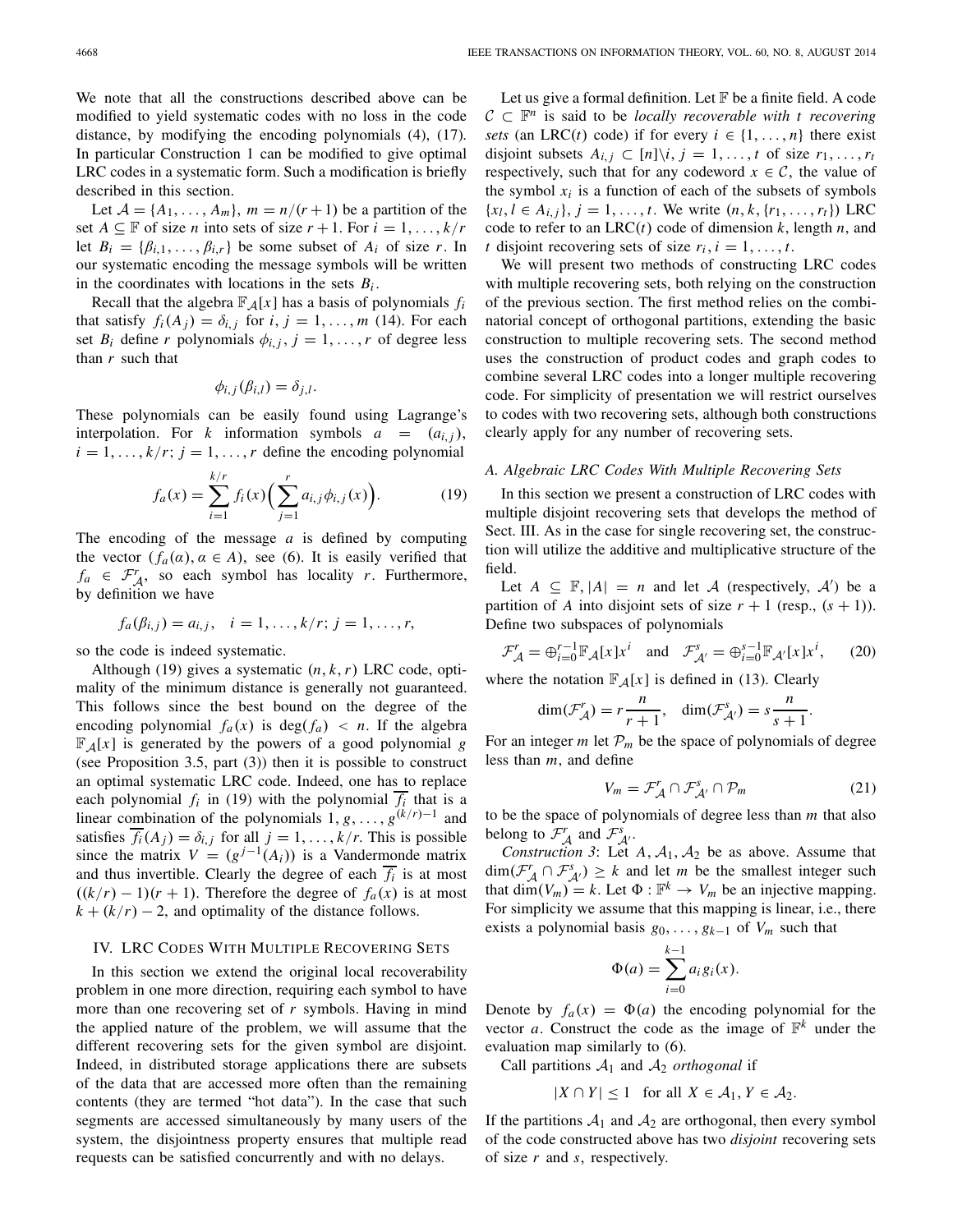*Theorem 4.1*: Assume that the partitions in Construction 3 are orthogonal. Then this construction gives an  $(n, k, \{r, s\})$ LRC code  $C$  with distance at least  $n - m + 1$ .

*Proof:* The claim about the distance is obvious from the construction (it applies even if the mapping  $\Phi$  is nonlinear). The local recoverability claim is proved as follows. Since the encoding polynomial  $f_a$  is in  $\mathcal{F}_A^f$ , there exist *r* polynomials  $f_0, \ldots, f_{r-1}$  in  $\mathbb{F}_A[x]$  such that

$$
f_a(x) = \sum_{i=0}^{r-1} f_i(x) x^i.
$$

Now we can refer to Theorem 3.7. Using the arguments in its proof, every symbol of the codeword can be recovered by accessing the *r* symbols from the block of the partition *A* that contains it, as well as by accessing the *s* symbols from the corresponding block of the partition  $A'$ . The result follows.

In the following example we will construct an  $LRC(2)$  code using Construction 3 and two orthogonal partitions.

*Example 5*: Let  $\mathbb{F} = \mathbb{F}_{13}$ ,  $A = \mathbb{F}\backslash\{0\}$ , and let *A* and  $A'$  be the orthogonal partitions defined by the cosets of the multiplicative cyclic groups generated by 5 and 3, respectively. We have

$$
\mathcal{A} = \{ \{1, 5, 12, 8\}, \{2, 10, 11, 3\}, \{4, 7, 9, 6\} \}
$$

$$
\mathcal{A}' = \{ \{1, 3, 9\}, \{2, 6, 5\}, \{4, 12, 10\}, \{7, 8, 11\} \}. (22)
$$

Since  $|A| = 3$ , by Proposition 3.5, dim( $\mathbb{F}_A[x]$ ) = 3, and similarly, dim( $\mathbb{F}_{A'}[x]$ ) = 4. It is easy to check that

$$
\mathbb{F}_{\mathcal{A}}[x] = \langle 1, x^4, x^8 \rangle, \quad \mathbb{F}_{\mathcal{A}'}[x] = \langle 1, x^3, x^6, x^9 \rangle.
$$

Moreover by (20)

$$
\mathcal{F}_{\mathcal{A}}^{r} \cap \mathcal{F}_{\mathcal{A}'}^{s} = \langle 1, x, x^{2}, x^{4}, x^{5}, x^{6}, x^{8}, x^{9}, x^{10} \rangle
$$
  

$$
\cap \langle 1, x, x^{3}, x^{4}, x^{6}, x^{7}, x^{9}, x^{10} \rangle
$$
  

$$
= \langle 1, x, x^{4}, x^{6}, x^{9}, x^{10} \rangle.
$$
 (23)

Let  $m = 7$ , then

$$
V_m = \langle 1, x, x^4, x^6 \rangle. \tag{24}
$$

We will construct a  $(12, 4, \{2, 3\})$  LRC code with distance  $d \geq 6$ . By Construction 3 and (24), for a vector  $a = (a_0, a_1, a_2, a_3) \in \mathbb{F}^4$  the encoding polynomial is

$$
f_a(x) = a_0 + a_1x + a_2x^4 + a_3x^6.
$$

This polynomial can be written as

$$
f_a(x) = \sum_{i=0}^{2} f_i(x) x^i,
$$

where  $f_0(x) = a_0 + a_2x^4$ ,  $f_1(x) = a_1$ ,  $f_2(x) = a_3x^4$ , and each  $f_i \in \mathbb{F}_A[x]$ . The same polynomial can also be written as

$$
f_a(x) = \sum_{i=0}^{1} g_i(x)x^i
$$
  
where  $g_0(x) = a_0 + a_3x^6$ ,  $g_1(x) = a_1 + a_2x^3$ ,

and  $g_0, g_1 \in \mathbb{F}_{\mathcal{A}}/[x]$ .

- (1) Use the set in the partition *A* that contains 1, i.e.,  $\{1, 5, 12, 8\}$ , find the polynomial  $\delta(x)$  of degree at most 2 such that  $\delta(5) = f_a(5), \delta(12) = f_a(12)$ and  $\delta(8) = f_a(8)$ . The symbol  $f_a(1)$  is found as  $f_a(1) = \delta(1);$ or
- (2) Use the set  $\{1, 3, 9\} \in \mathcal{A}'$ , which also contains 1, find the polynomial  $\delta_1(x)$  of degree at most 1 such that  $\delta_1(3) = f_a(3), \delta_1(9) = f_a(9)$ . The symbol  $f_a(1)$  is found as  $f_a(1) = \delta_1(1)$ .

Finally, since deg  $f_a \leq 6$  for all  $a \in \mathbb{F}_k$ , we immediately observe that  $d(C) \geq 6$ .

As observed above, orthogonality of the partitions is a desirable property in the context of simultaneous data recovery by different users. In (22) we constructed orthogonal partitions using cosets of two distinct subgroups of the field F. Of course, not every pair of subgroups has this property. It is easy to identify a necessary and sufficient condition for the subgroups to generate orthogonal partitions.

*Proposition 4.2*: Let *H* and *G* be two subgroups of some group, then the coset partitions  $H$  and  $G$  defined by  $H$  and  $G$ respectively are orthogonal iff the subgroups intersect trivially, namely

$$
H\cap G=1.
$$

If the group *X* is cyclic, then it is equivalent to requiring that  $gcd(|H|, |G|) = 1.$ 

*Proof:* Two distinct elements *x*, *y* in the group are in the same cosets in the partitions  $H$  and  $G$  iff  $Hx = Hy$ and  $Gx = Gy$ , which is equivalent to  $xy^{-1} \in H \cap G$  and  $xy^{-1} \neq 1$ , and the first part follows. Now assume that the group is cyclic (e.g. the multiplicative group of a finite field), and let  $h = |H|$  and  $g = |G|$ . Elements *x*, *y* belong to the same coset in the partitions  $H$  and  $G$  iff the element  $xy^{-1}$  is both an *h*-th and *g*-th root of unity. This happens if and only if the order ord $(xy^{-1})$  divides both *h* and *g*, or equivalently that ord( $xy^{-1}$ )| gcd( $h, g$ ). Since  $x ≠ y$ , the order ord( $xy^{-1}$ ) > 1, hence  $gcd(h, g) \neq 1$ , which proves the second part. П

In the context of finite fields we can use both the multiplicative group (as in the above example) and the additive group of the field to construct an LRC(*t*) code.

*Example 6*: In applications it is often useful to have codes over a field of characteristic 2, e.g., over the field  $\mathbb{F}_{16}$ . We have  $\mathbb{F}_{16}^+ \cong \mathbb{F}_{4}^+ \times \mathbb{F}_{4}^+$ , and the two copies of  $\mathbb{F}_{4}^+$  in  $\mathbb{F}_{16}$  intersect only by the zero element, hence by Proposition 4.2 they generate two orthogonal partitions. Using Construction 3, one can construct an LRC code of length 16 with two disjoint recovering sets for each symbol, each of size 3. The dimension of the code can be any integer  $k \leq 8$ .

Since the additive group of the field is a direct product of smaller groups, it is easy to find subgroups that intersect trivially, giving rise to orthogonal partitions of  $\mathbb{F}_q$ . These partitions can be used to construct LRC(2) codes with disjoint recovering sets, as in the previous example.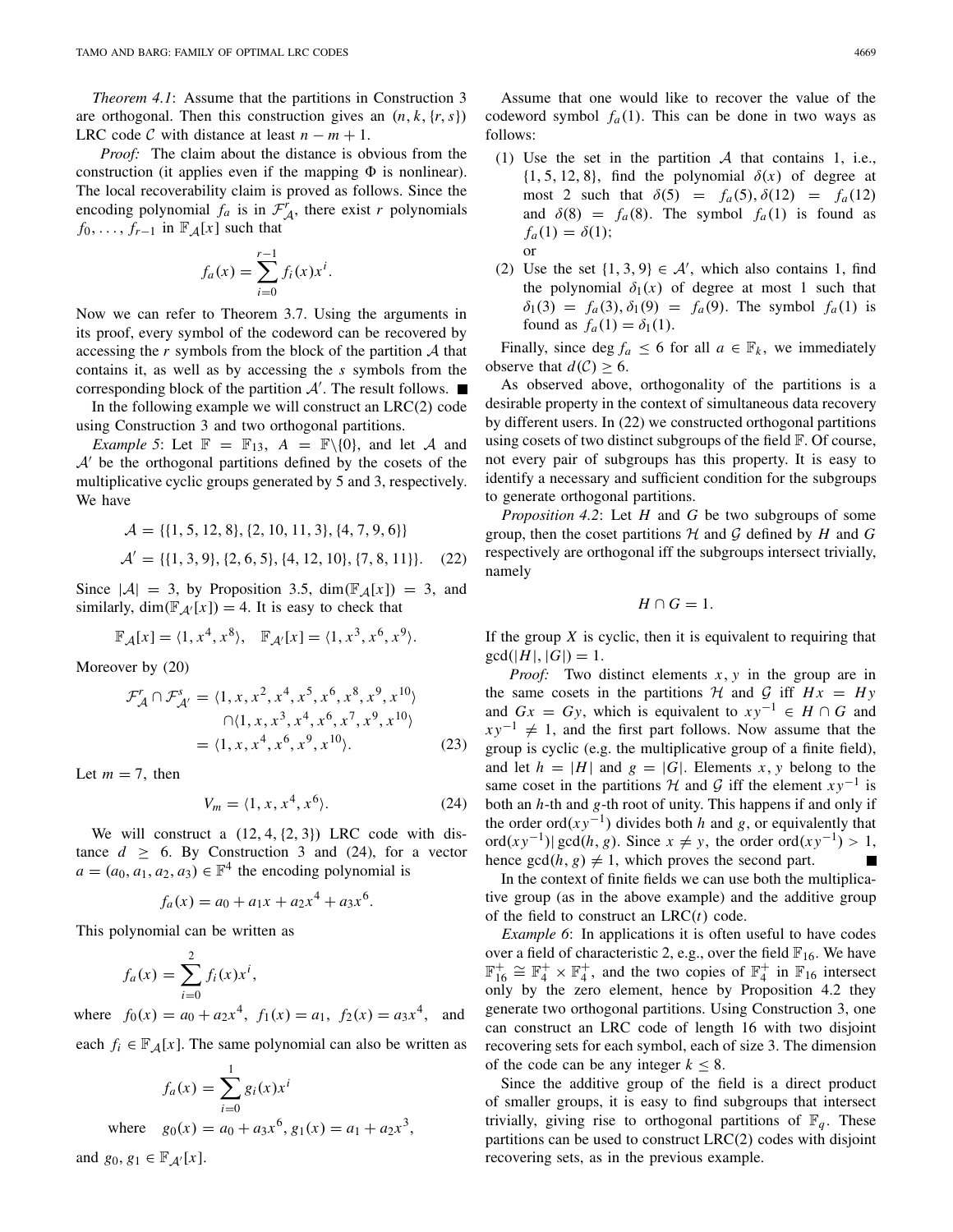At the same time, constructing LRC(2) codes from a multiplicative subgroup of  $\mathbb{F}_q$ ,  $q = p^l$  requires one extra condition, namely, that  $q - 1$  is not a power of a prime. In this case, we can find two subgroups of  $\mathbb{F}_q^*$  of coprime orders, which give rise to orthogonal partitions of  $\mathbb{F}_q^*$ .

*Proposition 4.3*: Let  $\mathbb{F}_q$  be a finite field such that the  $q-1$ is not a power of a prime. Let  $r, s > 1$ ,  $gcd(r, s) = 1$  be two factors of  $q-1$ . Then there exists an LRC(2) code  $C$  of length *q* − 1 over  $\mathbb{F}_q$  such that every code symbol has two disjoint recovering sets of sizes  $r - 1$  and  $s - 1$ . The code  $C$  can be constructed using Construction 3 based on the subgroups of  $\mathbb{F}_q^*$  of orders *r* and *s*.

One sufficient condition for the existence of subgroups of coprime orders in the multiplicative group of  $\mathbb{F}_{p^l}$  is that *l* itself is not a power of a prime. Indeed, let  $l = ab$ , where  $a \leq b$ and *a* does not divide *b*. In this case both  $(p^a - 1)|(p^l - 1)$ and  $(p^b - 1)(p^l - 1)$ . Then  $p^l - 1$  is not a power of a prime, because otherwise  $(p^a - 1)|(p^b - 1)$ , i.e.,  $a|b$ .

*Example 7*: Using Construction 3 and the previous observation, one can construct an LRC(2) code of length  $2^{6} - 1 = 63$ , in which every symbol has two disjoint recovering sets of size 2 and 6, respectively. This is done using the orthogonal partitions derived from the subgroups of size 3 and 7.

LRC codes with multiple disjoint recovering sets are likely to have large minimum distance since each erased symbol can be recovered in several ways, so the code is resilient against many erasures. In the following statement we quantify this argument by establishing a lower bound on the distance in terms of the number of recovering sets for each symbol. The next theorem applies to any class of LRC(*t*) codes such that the recovering sets for the symbols form *t* mutually orthogonal partitions.

*Theorem 4.4*: Let  $C$  be an LRC( $t$ ) code of length  $n$ , and suppose that the recovering sets are given by mutually orthogonal partitions  $A_1, \ldots, A_t$  of [n]. Let *m* be the smallest positive integer that satisfies

> 2 λ

 $(25)$ 

 $tf(m) \leq \binom{m}{2}$ 

where

$$
f(m) = \begin{cases} \frac{m}{2}, & m \text{ even} \\ \frac{m+3}{2}, & m \text{ odd.} \end{cases}
$$

Then the distance of *C* is at least *m*.

The proof relies on the following lemma.

*Lemma 4.5*: Let  $A_1, \ldots, A_t$  be *t* mutually orthogonal partitions of a finite set *A*, and let *m* be defined in (25). Then for any  $B \subset A, |B| < m$  there exists a subset C in some partition  $A_i$ ,  $i = 1, \ldots, t$  such that

$$
|B \cap C| = 1.
$$

*Proof:* By definition of *m*, for any integer *s* < *m*

$$
tf(s) > \binom{s}{2}.\tag{26}
$$

Assume toward a contradiction that the statement is false, then for every  $i = 1, \ldots, t$  and any element  $x \in B$ , there exists  $y \in B$  such that *x*, *y* belong to the same set in the partition  $A_i$ . For a partition  $A_i$  define the graph  $G_i$  with the elements of *B* as its vertices, and draw an edge between *x* and *y* iff they are in the same set in the partition  $A_i$ . By the assumption, the degree of every vertex of  $G_i$  is at least one. If  $s = |B|$ is even then there are at least  $s/2$  edges in  $G_i$ . If *s* is odd, then *Gi* contains at least one triangle, and so there are at least  $(s-3)/2 + 3 = (s + 3)/2$  edges in it. Notice that since the partitions are mutually orthogonal, there are no edges that are contained in more than one graph  $G_i$ . Therefore

$$
tf(s) \leq \sum_{i=1}^{t} |E(G_i)| = |\bigcup_{i=1}^{t} E(G_i)| \leq {s \choose 2},
$$

which is a contradiction to (26).

*Proof of Theorem 4.4:* In order to prove that  $d(C) \ge m$  we will show that any  $m-1$  erased symbols in the codeword can be recovered. Let *B* be the set of  $m - 1$  erased coordinates. By Lemma 4.5 there exists a set C in some partition  $A_i$  such that  $B \cap C = \{i_1\}$ , where  $i_1 \in [n]$  is some coordinate. Since no other coordinates in the set *C* are erased, this permits us to recover the value of the symbol in the coordinate  $i_1$  by accessing the symbols in the set  $C\setminus\{i_1\}$ . This reduces the count of erasures by 1, leaving us with the set of erasures of cardinality  $m - 2$ . Lemma 4.5 applies to it, enabling us to correct one more erasure, and so on.

Let us show that Theorem 4.4 can sometimes provide a better bound on the minimum distance compared to the degree estimate.

*Example 8*: Consider an  $(n = 12, k = 6, \{r_1 = 2, r_2 = 3\})$ LRC code  $C$  over  $\mathbb{F}_{13}$  obtained using Construction 3, the partitions in (22), and the corresponding algebras  $\mathbb{F}_{\mathcal{A}}[x]$ ,  $\mathbb{F}_{\mathcal{A}'}[x]$ . Using (25) in Theorem 4.4 we find that the distance of  $C$  is at least 4.

By (23) the set  $\{1, x, x^4, x^6, x^9, x^{10}\}$  forms a basis of the space of encoding polynomials. Given a message vector  $a =$  $(a_0, a_1, a_4, a_6, a_9, a_{10}) \in \mathbb{F}^6$ , write the encoding polynomial as

$$
f_a(x) = a_0 + a_1x + a_4x^4 + a_6x^6 + a_9x^9 + a_{10}x^{10}.
$$

To find the codeword, evaluate the polynomial at all nonzero elements of the field  $\mathbb{F}_{13}$ .

Assume that the value  $f_a(2)$  is erased and needs to be recovered. This can be done in two ways:

(1) Write the encoding polynomial as follows

$$
f_a(x) = (a_0 + a_4x^4) + x(a_1 + a_9x^8) + x^2(a_6x^4 + a_{10}x^8)
$$
  
=  $g_0 + g_1(x)x + g_2(x)x^2$ ,

where  $g_0 = a_0 + a_4x^4$ ,  $g_1(x) = a_1 + a_9x^8$ ,  $g_2(x) = a_6x^4$  +  $a_{10}x^8$ , and  $g_i \in \mathbb{F}_A[x]$ ,  $i = 1, 2, 3$ . The symbol  $f_a(2)$  can be found from the values of  $f_a(10)$ ,  $f_a(11)$ ,  $f_a(3)$ .

(2) Write the encoding polynomial as follows

$$
f_a(x) = (a_0 + a_6x^6 + a_9x^9) + x(a_1 + a_4x^3 + a_{10}x^9)
$$
  
=  $f_0(x) + xf_1(x)$ ,

where  $f_0(x) = a_0 + a_6x^6 + a_9x^9$  and  $f_1(x) = a_1 + a_4x^3 + a_{10}x^9$ , and  $f_0, f_1 \in \mathbb{F}_{\mathcal{A}}[x]$ . The symbol  $f_a(2)$  can be found from the values of  $f_a(5)$ ,  $f_a(6)$ .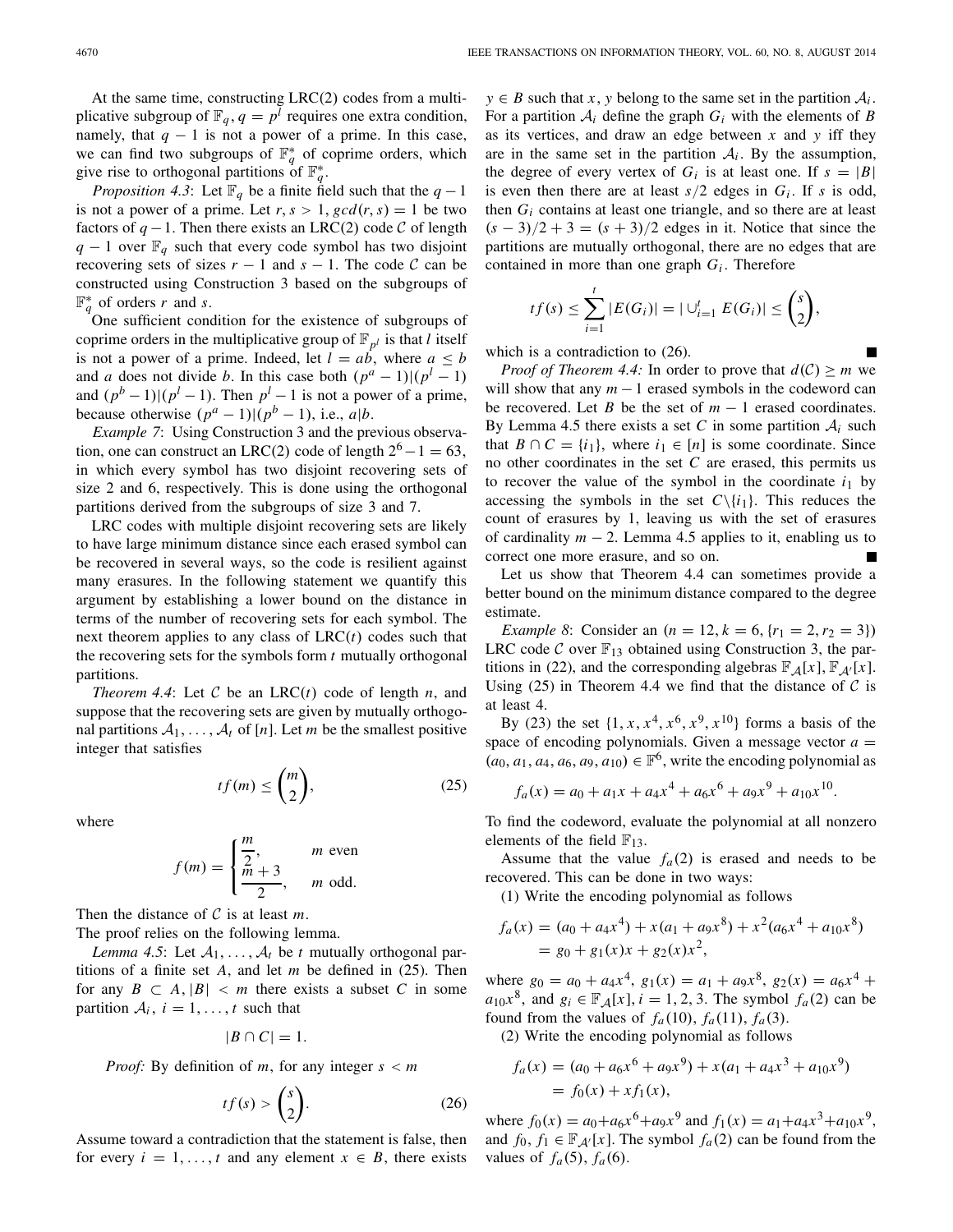Since the polynomial  $f_a$  in this example can be of degree 10, bounding the codeword weight by the degree would only give the estimate  $d(C) > 2$ .

*Remark:* As discussed above, an obvious solution to the multi-recovery problem is given by repeating each symbol of the data several times. An advantage of this is high availability of data: Namely, a read request of a data fragment located on an unavailable or overloaded (hot) node can be easily satisfied by accessing the other replicas of the data. The LRC(2) code *C* constructed in the above example can be a good candidate to replace the repetition code, with almost no extra cost. Indeed, both the  $(12, 6)$  LRC $(2)$  code  $C$  and the  $(18, 6)$  three-fold repetition code encode 6 information symbols, however the encoding *C* entails a 100% overhead compared to a 200% overhead in the case of repetition. The code  $C$  is resilient to any 3 erasures while the repetition code can fail to recover the data if all the 3 copies of the same fragment are lost. At the same time, the code  $C$  uses subsets of sizes 2 and 3 to calculate the value of the symbol while the repetition code in the same situation uses two subsets of size 1. Thus, the reduction of the overhead is attained at the expense of a small amount of added computation.

In the final part of this section we derive a bound on the distance of the constructed codes confining ourselves to the basic case of the  $(n, k, \{r, r\})$  code. This is accomplished by estimating the dimension of the subspace  $V_m$  defined in (21) and then using Theorem 4.1.

*Lemma 4.6*: Let *A* be a set of size *n*, and assume that *A* and *A*<sup> $\prime$ </sup> are two orthogonal partitions of *A* into subsets of size  $r+1$ . Suppose that there exist polynomials *g* and  $g'$  of degree  $r + 1$ that are constant on the blocks of  $A$  and  $A'$ , respectively. Then the dimension of the space  $V_m$  (21) is at least  $m(r-1)/(r+1)$ .

*Proof:* Recall the space of polynomials  $\mathcal{F}_{\mathcal{A}}^{r}$  defined in (20). Let  $t = n/(r + 1)$  and note that the basis of this subspace is given by the polynomials  $g^i x^j$ ,  $i = 0, \ldots, t - 1$ ,  $j = 0, \ldots, r - 1$ . Next we argue that

$$
\mathcal{P}_m = (\mathcal{F}_\mathcal{A}^r \cap \mathcal{P}_m) \oplus \text{Span}\left\{x^{j(r+1)-1}, j=1,\ldots,\left\lfloor\frac{m}{r+1}\right\rfloor\right\},\
$$

so

$$
m = \dim(\mathcal{F}_{\mathcal{A}}^r \cap \mathcal{P}_m) + \left\lfloor \frac{m}{r+1} \right\rfloor.
$$

Thus, for any integer *m*,

$$
\dim(\mathcal{F}_\mathcal{A}^r \cap \mathcal{P}_m) \ge \frac{mr}{r+1}
$$

and the same bound holds if *A* on the previous line is replaced with  $A'$ . Then we obtain

$$
\dim(\mathcal{P}_m) = m
$$
  
\n
$$
\geq \dim((\mathcal{F}_\mathcal{A}' \cap \mathcal{P}_m) + (\mathcal{F}_{\mathcal{A}'}^r \cap \mathcal{P}_m))
$$
  
\n
$$
\geq \frac{mr}{r+1} + \frac{mr}{r+1} - \dim(\mathcal{F}_{\mathcal{A}}^r \cap \mathcal{F}_{\mathcal{A}'}^r \cap \mathcal{P}_m)
$$

(see (21)). Solving for the dimension of the subspace  $\mathcal{F}_{\mathcal{A}}^r \cap \mathcal{F}_{\mathcal{A}'}^r \cap \mathcal{P}_m = V_m$ , we obtain the claimed estimate.

Now suppose we have an  $(n, k, \{r, r\})$  LRC code designed using Construction 3. Choosing  $m = \lceil \frac{k(r+1)}{r-1} \rceil$  we observe that the dimension of *Vm* is at least *k*. Therefore, from Theorem 4.1 the distance of the code satisfies the inequality

$$
d \ge n - \left( \left\lceil \frac{k(r+1)}{r-1} \right\rceil - 1 \right) = n - k - \left\lceil \frac{2k}{r-1} \right\rceil + 1. \tag{27}
$$

*Remark:* While the paper was in review, a new bound on codes with multiple recovering sets was proved in [28]. Using this result, we obtain the following inequalities for the distance *d* of an  $(n, k, \{r, r\})$  code:

$$
n-k-\left\lceil\frac{2k}{r-1}\right\rceil+1\leq d\leq n-k-\left\lfloor\frac{k-1}{r}\right\rfloor-\left\lfloor\frac{k-1}{r^2}\right\rfloor+1.
$$

# *B. LRC Product Codes*

Given a set of *t* LRC codes, one can construct an LRC(*t*) code by taking a product of the corresponding linear subspaces. Again for simplicity we confine ourselves to the case of  $t = 2$ .

*Construction 4*: We construct an  $(n, k, \{r_1, r_2\})$  LRC code with  $n = n_1 n_2$ ,  $k = k_1 k_2$  by combining two LRC codes with the parameters  $(n_i, k_i, r_i)$ ,  $i = 1, 2$  obtained by Construction 2. Suppose that the codes  $C_1$  and  $C_2$  are linear, and were constructed using linear injective mappings  $\Phi_i$  and evaluating sets  $A_i \in \mathbb{F}$ ,  $i = 1, 2$ . Define the linear mapping

$$
\Phi = \Phi_1 \otimes \Phi_2 : \mathbb{F}^{k_1 k_2} \to \oplus_{i=0}^{r_1 - 1} \mathbb{F}_{\mathcal{A}_1}[x] x^i \otimes \oplus_{j=0}^{r_2 - 1} \mathbb{F}_{\mathcal{A}_2}[y] y^j,
$$

which is the tensor product of the mappings  $\Phi_i$ . Define the encoding polynomial for  $a \in \mathbb{F}^{k_1 k_2}$  to be

$$
f_a(x, y) = \Phi(a).
$$

The code is the image of  $\mathbb{F}^k$  under the evaluation map applied on the set of pairs  $A_1 \times A_2$ .

The following simple proposition summarizes the properties of this construction.

*Proposition 4.7*: Let  $C_i \subset \mathbb{F}^{n_i}$  be an  $(n_i, k_i, r_i)$  LRC code with minimum distance  $d_i$ ,  $i = 1, 2$ . Construction 4 yields an LRC(2) code with the parameters  $(n = n_1n_2,$  $k = k_1 k_2$ ,  $\{r_1, r_2\}$  and distance  $d = d_1 d_2$ .

*Proof:* Denote by  $A_i = \bigcup_{j \geq 1} A_j^{(i)}$  the partitions of the evaluation sets used in constructing the codes  $C_i$ ,  $i = 1, 2$ (refer to Construction 2). Let  $a \in \mathbb{F}^k$  and let the corresponding encoding polynomial be  $f_a(x, y)$ . Suppose that, for some point  $(x_0, y_0) \in A_1 \times A_2$  we would like to compute in two ways the value of  $f_a(x_0, y_0)$  by accessing  $r_1$  and  $r_2$  symbols, respectively. Observe that the univariate polynomial  $f_a(x, y_0)$ is contained in  $\bigoplus_{i=0}^{r_1-1} \mathbb{F}_{\mathcal{A}_1}[x]x^i$ , and therefore  $f_a(x_0, y_0)$  can be found from the symbols in the set  $\{f_a(\alpha, y_0), \alpha \in A_m^{(1)} \setminus x_0\}$ , where  $A_m^{(1)} \in \mathcal{A}_1$  is the set that contains  $x_0$ . Similarly  $f_a(x_0, y_0)$  can be recovered using the polynomial  $f_a(x_0, y)$ and the symbols in the set  $\{f_a(x_0, \beta), \beta \in A_l^{(2)} \setminus y_0\}$ , where  $A_l^{(2)} \in \mathcal{A}_2$  is the set that contains *y*<sub>0</sub>. Hence, the symbol  $f_a(x_0, y_0)$  has two disjoint recovering sets of size  $r_1, r_2$ , and the result follows.

For instance, taking two optimal component LRC codes *C*<sup>1</sup> and  $C_2$  with the parameters  $(n_i, k_i, r)$ ,  $i = 1, 2$  we find the distance of their product to satisfy

$$
d = \left(n_1 - k_1 - \left\lceil \frac{k_1}{r} \right\rceil + 2\right) \left(n_2 - k_2 - \left\lceil \frac{k_2}{r} \right\rceil + 2\right) \tag{28}
$$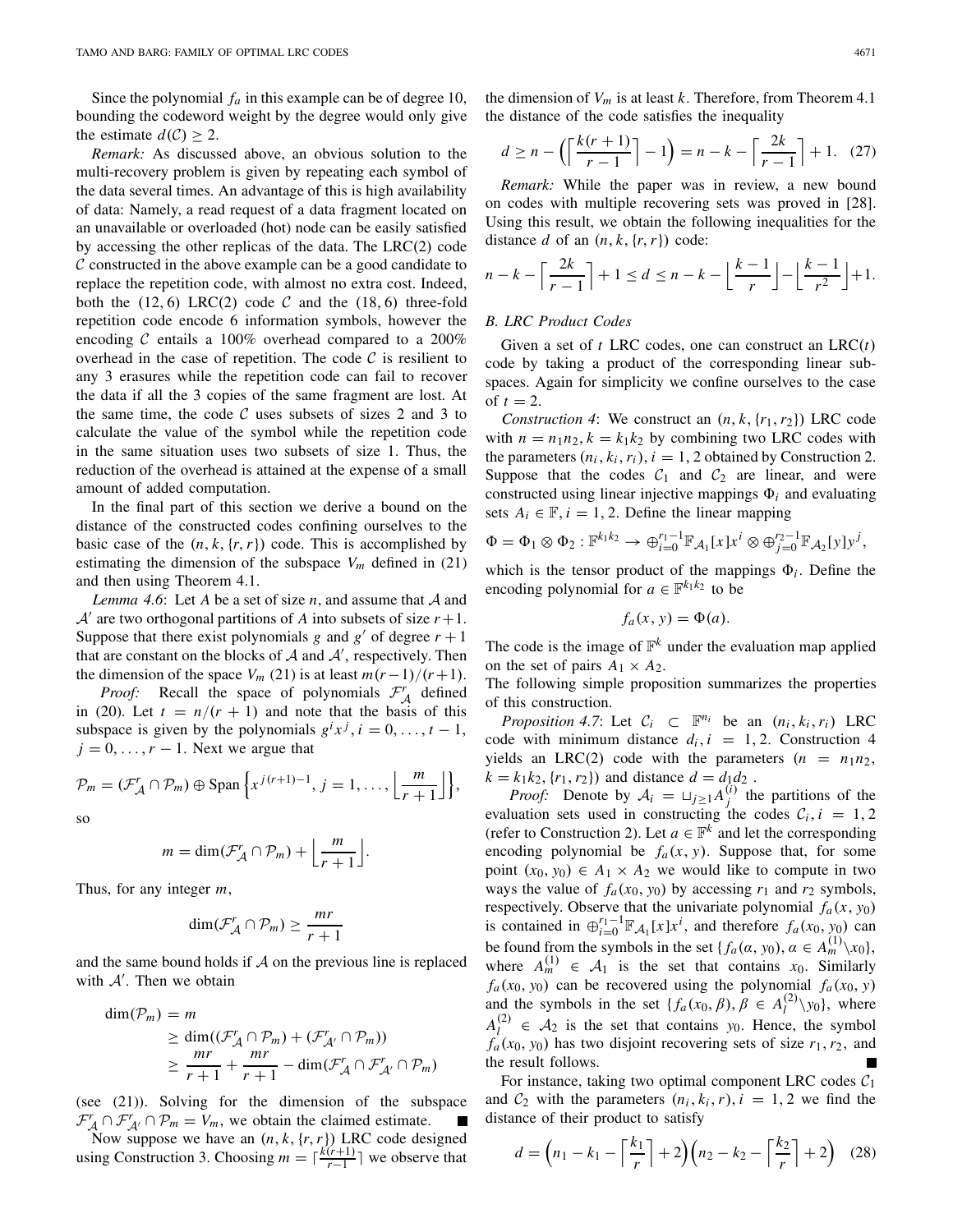*Example 9*: Let us construct an (81, 16,{2, 2}) LRC code  $C \otimes C$ , where *C* is the optimal (9, 4, 2) LRC code constructed in Example 1. The encoding polynomial of *C* for a vector  $a \in (\mathbb{F}_{13})^4$  is

$$
f_a(x) = a_0 + a_1x + a_2x^3 + a_3x^4.
$$

Define the vector  $(b_0, b_1, b_2, b_3) = (0, 1, 3, 4)$  and note that *fa* can be written as  $f_a(x) = \sum_{i=0}^{3} a_i x^{b_i}$ . For a vector  $a \in$  $(\mathbb{F}_{13})^{16}$ ,  $a = (a_{i,j})$ ,  $i, j = 0, \ldots, 3$  the encoding polynomial of the product code  $C \otimes C$  is

$$
f_a(x, y) = \sum_{i,j=0}^{3} a_{i,j} x^{b_i} y^{b_j}.
$$

The codeword that corresponds to the message *a* is obtained by evaluating  $f_a$  at the points of  $A \times A$ , where  $A =$ {1, 3, 9, 2, 6, 5, 4, 12, 10}.

Assume that the symbol  $f_a(1, 2)$  is erased and needs to be recovered. We can do it in two ways:

(1) Find the polynomial  $\delta(x)$ , deg  $\delta(x) \le 1$  such that  $\delta(3) =$  $f_a(3, 2), \delta(9) = f_a(9, 2),$  and compute  $f_a(1, 2) = \delta(1)$ , or

(2) Find the polynomial  $\delta_1(y)$ , deg  $\delta_1(y) \leq 1$  such that  $\delta_1(6) = f_a(1, 6), \delta_1(5) = f_a(1, 5)$ , and compute  $f(1, 2) =$  $\delta_1(2)$ .

We remark that product codes can be also viewed as codes on complete bipartite graphs. Replacing the complete graph with a general bi-regular graph, we obtain general bipartite graph codes. A bipartite graph code is a linear code in which the coordinates of the codeword are labeled by the edges of the graph, and a vector is a codeword if and only if the edges incident to every vertex satisfy a given set of linear constraints. For instance, if this set is the same for every vertex (and the graph is regular), we obtain a graph code in which the local constraints are given by some fixed code  $C_0$ of length equal to the degree  $\Delta$  of the graph. Having in mind our goal of constructing LRC codes, we should take  $C_0$  to be a single erasure-correcting code of length  $\Delta$ . This will give us a code with two recovering sets for every symbol, given by the vertices at both ends of the corresponding edge. The advantage of this construction over product codes is that the length  $\Delta$  of the component code can be small compared to the overall code length *n*. We will confine ourselves to these brief remarks, referring the reader to the literature (see [2]) for more details on bipartite graph codes including estimates of their parameters.

*Comparing the two methods:* The most fundamental parameter of an erasure-correcting code is the minimum distance. To compare the two constructions, suppose that the desired parameters of the LRC(2) code are  $(n, k, \{r, r\})$  LRC codes and use the expressions (27) and (28). For simplicity, let us compare the constructions in terms of the rate  $R = k/n$  and the normalized distance  $\theta = d/n$ . Then for Construction 3 we obtain

$$
\theta \ge 1 - R \frac{r+1}{r-1} + O(1/n)
$$

while for the product construction (Construction 4) we obtain (28)

$$
\theta = \left(1 - R_1 \frac{r+1}{r} + O(1/n)\right) \left(1 - R_2 \frac{r+1}{r} + O(1/n)\right)
$$

Putting  $R_1 = R_2 = \sqrt{R}$  gives the largest value on the right, and we obtain

$$
\theta = \left(1 - \sqrt{R}\frac{r+1}{r} + O(1/n)\right)^2
$$

We observe that Construction 3 gives codes with higher minimum distance than the product of two optimal codes if the target code rate satisfies

$$
R \le \left(\frac{2r(r-1)}{2r^2-1}\right)^2 = \left(1 - \frac{1}{r}\right)^2 \left(1 + \frac{1}{2r^2} + O\left(\frac{1}{r^4}\right)\right)^2
$$
  
 
$$
\approx \left(1 - \frac{1}{r}\right)^2
$$

(e.g., for  $r = 4$  the condition becomes  $R \le 0.599$ ).

At the same time, the product construction provides more flexibility in constructing LRC codes with multiple recovering sets because it gives multiple disjoint recovering sets by design. On the other hand, Construction 3 requires constructing several mutually orthogonal partitions with their corresponding good polynomials, which in many cases can be difficult to accomplish. Moreover, the product construction requires the field of size about  $\sqrt{n}$ , outperforming Construction 3 which relies on the field of size about *n*, where *n* is the code length. Concluding, each of the two constructions proposed has its advantages and disadvantages, and therefore is likely to be more suitable than the other one in certain applications.

#### V. GENERALIZATIONS OF THE MAIN CONSTRUCTION

In this section we return to the problem of LRC codes with a single recovering set for each symbol, generalizing the constructions of Section III in several different ways. We begin with constructing an LRC code for arbitrary code length, removing the assumption that *n* is a multiple of  $r + 1$ . We continue with a general method of constructing LRC codes with recovering sets of arbitrary given size, further extending the results of Section III. One more extension that we consider deals with constructing optimal LRC codes in which each symbol is contained in a local code with large minimum distance.

## *A. Arbitrary Code Length*

The constructions of Section III require the assumption that *n* is a multiple of  $r + 1$ . To make the construction more flexible, let us modify the definition of the codes so that this constraint is relaxed. While the minimum distance of the codes presented below does not always meet the Singletontype bound (2), we will show that for the case of linear codes it is at most one less than the maximum possible value. The only assumption that will be needed is that *n* mod  $(r+1) \neq 1$ .

As before, for  $M \subset \mathbb{F}$  denote by  $h_M(x) = \prod_{n=1}^{\infty} (x - a)^n$ the annihilator polynomial of the set *M*. In the following construction we assume that *n* is not a multiple of  $r + 1$ . For simplicity we also assume that *r* divides *k* although this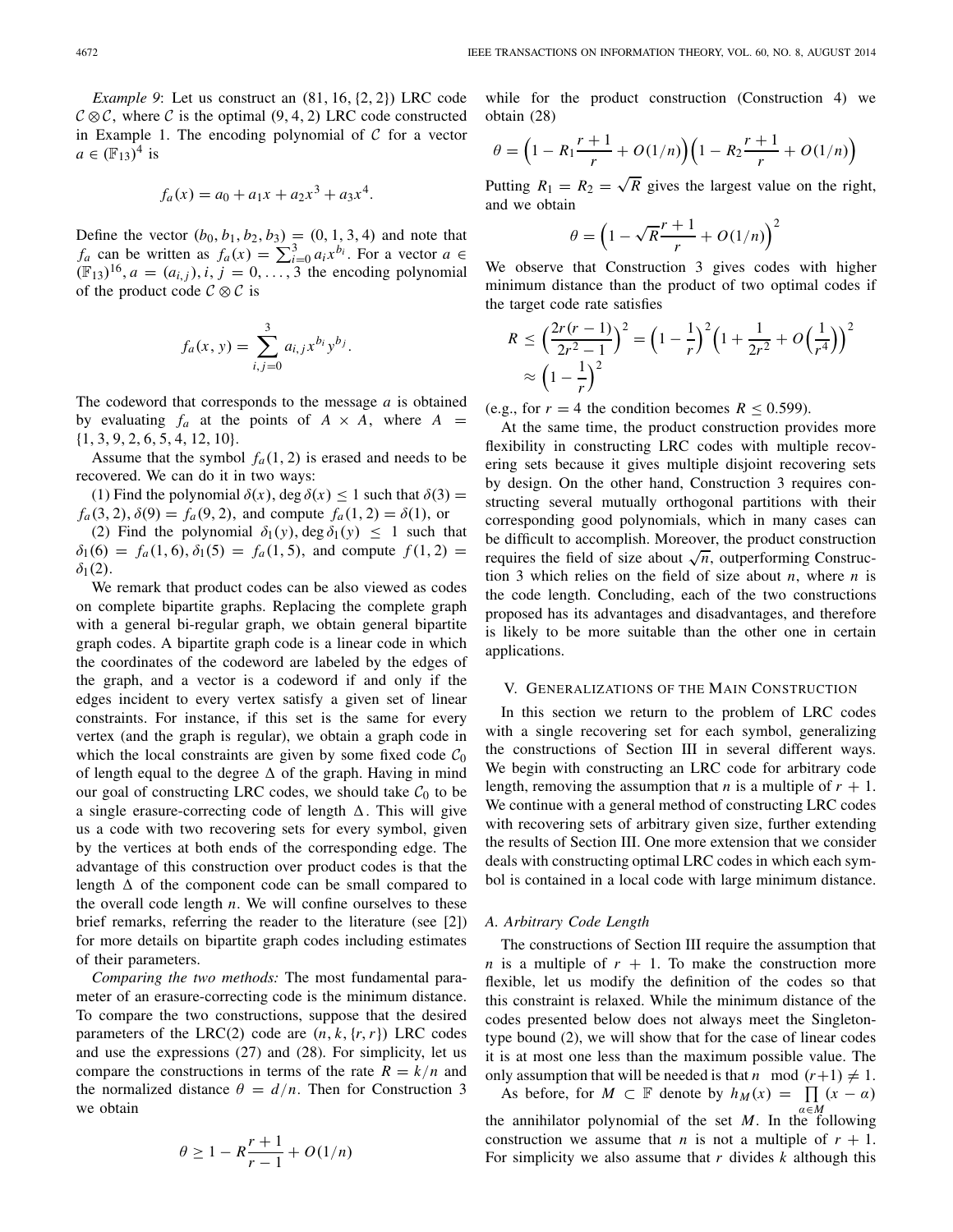constraint can be easily lifted at the expense of a somewhat more complicated notation.

*Construction 5*: Let  $\mathbb F$  be a finite field, and let  $A \subset \mathbb F$  be a subset such that  $|A| = n$ ,  $n \mod (r + 1) = s \neq 1$ . Let  $m = \lceil \frac{n}{r+1} \rceil$  and let  $\mathcal{A} = \{A_1, \ldots, A_m\}$  be a partition of *A* such that  $|A_i| = r + 1$ ,  $1 \le i \le m - 1$  and  $1 < |A_m| = s < r + 1$ . Let  $\Phi_i$  :  $\mathbb{F}^{k/r} \to \mathbb{F}_A[x], i = 0, ..., r - 1$  be injective mappings. Moreover, assume that  $\Phi_{s-1}$  is a mapping to the subspace of polynomials of  $\mathbb{F}_A[x]$  that vanishes on the set *A<sub>m</sub>*, i.e., the range of  $\Phi_{s-1}$  is the space { $f \in \mathbb{F}_A[x]$  :  $f(\alpha) = 0$  for any  $\alpha \in A_m$ .

Given the input information vector  $a = (a_0, \ldots, a_{r-1}) \in \mathbb{F}^k$ , where each  $a_i$  is a vector of dimension  $k/r$ , define the encoding polynomial as follows:

$$
f_a(x) = \sum_{i=0}^{s-1} \Phi_i(a_i) x^i + \sum_{i=s}^{r-1} \Phi_i(a_i) x^{i-s} h_{A_m}(x)
$$
  
= 
$$
\sum_{i=0}^{s-1} f_i(x) x^i + \sum_{i=s}^{r-1} f_i(x) x^{i-s} h_{A_m}(x),
$$
 (29)

where  $\Phi_i(a_i) = f_i(x) \in \mathbb{F}_A[x]$ . Finally, define the code as the image of the evaluation mapping similarly to (6).

*Theorem 5.1*: Construction 5 defines an (*n*, *k*,*r*) LRC code.

*Proof:* Any symbol  $f_a(\alpha)$  for  $\alpha$  in one of the sets *A*1,..., *Am*<sup>−</sup><sup>1</sup> can be locally recovered using the same decoding procedure as in Construction 2. This follows since the encoding polynomial  $f_a(x)$  belongs to the space  $\bigoplus_{i=0}^{r-1} \mathbb{F}_A[x]x^i$ , and therefore this symbol can be recovered by accessing *r* symbols. The only special case is recovering symbols in the set  $A_m$ . By definition of  $\Phi_{s-1}$  and (29), the restriction of the encoding polynomial  $f_a(x)$  to the set  $A_m$ is a polynomial of degree at most *s* − 2. Hence in order to recover the value of  $f_a(\alpha)$  for an element  $\alpha \in A_m$ , we find the polynomial  $\delta(x) = \sum_{i=0}^{s-2} f_i(\alpha) x^i$  from the set of  $s - 1$ values  $\delta(\beta) = f_a(\beta), \beta \in A_m \setminus \{a\}$ . Clearly the lost symbol is  $f_a(\alpha) = \delta(\alpha)$ , and the locality property follows.

To estimate the value of the code distance consider the following modification of Construction 5.

*Construction 6*: Let  $\mathbb F$  be a finite field, and let  $A \subset \mathbb F$ be a subset such that  $|A| = n$ ,  $n \mod (r + 1) = s \neq 0, 1$ . Assume also that  $k + 1$  is divisible by r (this assumption is nonessential).

Let *A* be a partition of *A* into *m* subsets  $A_1, \ldots, A_m$ of sizes as in Construction 5. Let  $g(x)$  be a polynomial of degree  $r + 1$ , such that its powers  $1, g, \ldots, g^{m-1}$  span the algebra  $\mathbb{F}_{\mathcal{A}}[x]$ . W.l.o.g. we can assume that *g* vanishes on the set  $A_m$ , otherwise one can take the powers of the polynomial  $g(x) - g(A_m)$  as the basis for the algebra.

Let  $a = (a_0, \ldots, a_{r-1}) \in \mathbb{F}^k$  be the input information vector, such that each  $a_i$  for  $i \neq s - 1$  is a vector of length  $(k+1)/r$  and  $a_{s-1}$  is of length  $\frac{k+1}{r} - 1$ . Define the encoding polynomial

$$
f_a(x) = \sum_{i=0}^{s-2} \sum_{j=0}^{\frac{k+1}{r}-1} a_{i,j} g(x)^j x^i + \sum_{j=1}^{\frac{k+1}{r}-1} a_{s-1,j} g(x)^j x^{s-1}
$$

$$
+\sum_{i=s}^{r-1}\sum_{j=0}^{\frac{k+1}{r}-1}a_{i,j}g^j(x)x^{i-s}h_{A_m}(x).
$$
 (30)

The code is defined as the set of evaluations of  $f_a(x)$ ,  $a \in \mathbb{F}^k$ .

*Theorem 5.2*: The code given by Construction 6 is an  $(n, k, r)$  LRC code with minimum distance satisfying

$$
d \ge n - k - \left\lceil \frac{k}{r} \right\rceil + 1.
$$
 (31)

Note that the designed minimum distance in (31) is at most one less than the maximum possible value.

*Proof:* Note that the encoding is linear and the encoding polynomial in (30) is of degree at most

$$
\left(\frac{k+1}{r} - 1\right)(r+1) + (r-1) \\
 = k+1-r + \frac{k+1}{r} - 1 + r - 1 = k + \left\lceil \frac{k}{r} \right\rceil - 1.
$$

The bound (31) follows. The locality property follows similarly to Construction 5. Indeed, if the symbol  $f_a(\alpha)$  for  $\alpha \in A_m$  is to be recovered, we need to find a polynomial of degree at most *s* − 2 from *s* − 1 interpolation points. ×

*Remark:* [9, Corollary 10] shows that  $(n, k, r)$  LRC codes whose distance meets the bound (2) do not exist whenever *r* divides *k* and

$$
0 < n - \frac{k(r+1)}{r} < r + 1. \tag{32}
$$

(There is no contradiction with Construction 1 which assumes in addition that  $(r+1)/n$  since these two divisibility conditions imply that the inequalities in (32) cannot be simultaneously satisfied.) In the case that  $r/k$  and these inequalities are satisfied, the best bound is at least one less than (2), which implies that the codes discussed in Theorem 5.2 are optimal for the considered values of *r*, *k*, and *n*.

#### *B. LRC Codes as Redundant Residue Codes*

So far in this paper we have discussed the problem of recovering the lost symbol of the codeword by accessing a specific subset of *r* other symbols. We presented a construction of optimal LRC codes with this functionality and several of its modifications. Of course, in order to locally recover a lost symbol, all the *r* other symbols must be accessible. Having in mind the distributed storage application, we argue that this may not always be the case, for instance, if the symbols of the codeword are distributed across a network, and some nodes of the network become temporarily inaccessible. For this reason, in this section we consider a general method of constructing  $(n, k, r)$  LRC codes such that every symbol is contained in an MDS local code with *arbitrary* parameters.

More formally, for an integer *t* let  $n_1, \ldots, n_t$  and  $k_1, \ldots, k_t$ be two sequences of integers that satisfy

$$
k \leq \sum_{i} k_i, n = \sum_{i} n_i \text{ and } k_i \leq n_i \text{ for any } i.
$$

We will construct a code such that its symbols can be partitioned into *t* codes  $C_i$ , and each  $C_i$  is an  $(n_i, k_i)$  MDS code. The idea of the construction in this section is similar to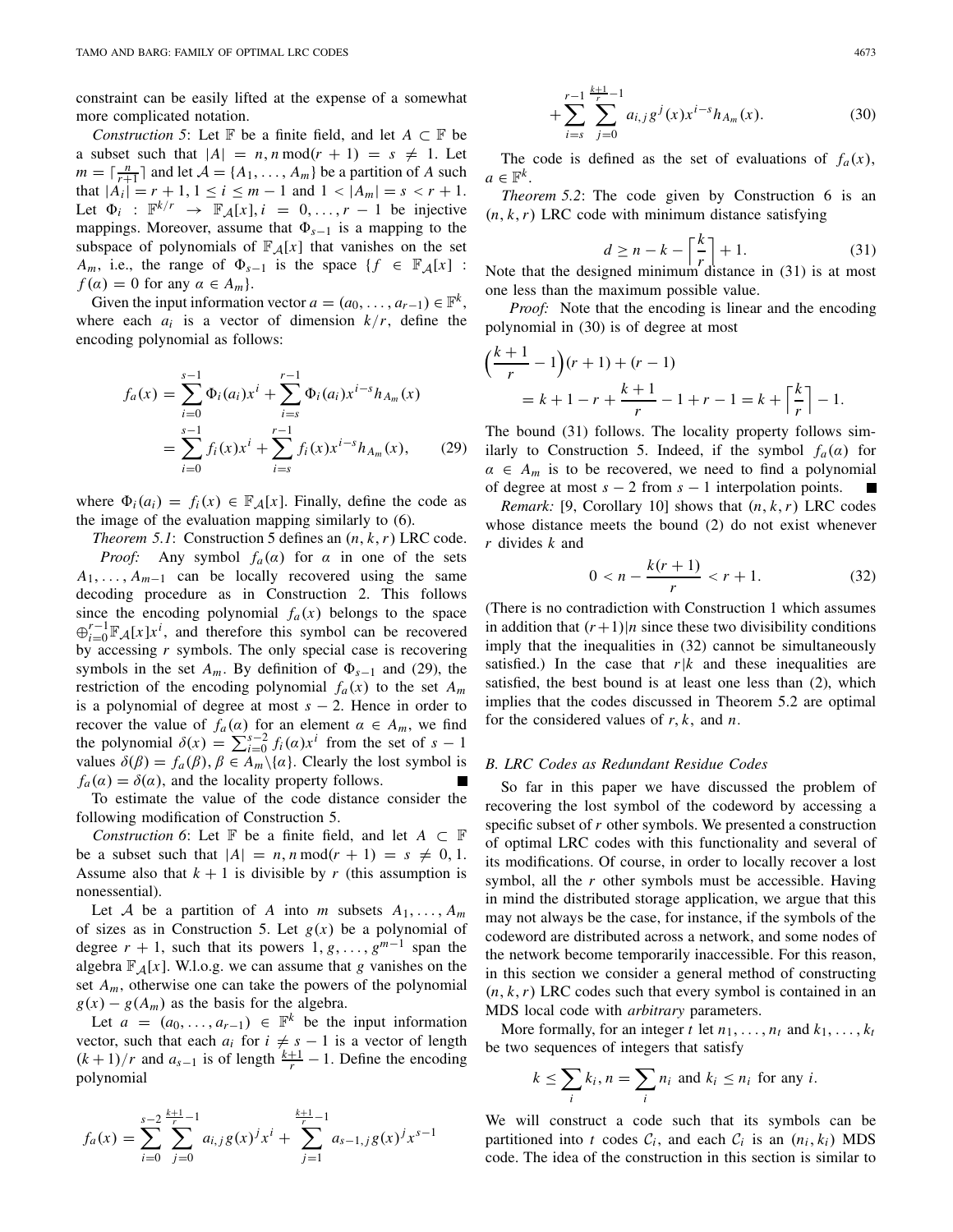the description of Reed-Solomon codes as redundant residue codes [14, Sec. 10.9] which relies on the Chinese Remainder Theorem.

*Chinese Remainder Theorem: Let*  $G_1(x), \ldots, G_t(x) \in \mathbb{F}[x]$ *be pairwise coprime polynomials, then for any t polynomials*  $M_1(x), \ldots, M_t(x) \in \mathbb{F}[x]$  *there exists a unique polynomial f*(*x*) *of degree less than*  $\sum_i deg(G_i)$ *, such that* 

$$
f(x) \equiv M_i(x) \bmod G_i(x) \quad \text{for all } i = 1, \ldots, t.
$$

*Construction 7*: Let  $A \subset \mathbb{F}$ ,  $|A| = n$  be a subset of points, and let  $A = \{A_1, \ldots, A_t\}$  be a partition of A such that  $|A_i| = n_i$ ,  $i = 1, \ldots, t$ . Let  $\Psi$  be an injective mapping

$$
\Psi: \mathbb{F}^k \to \mathcal{F}_{k_1}[x] \times \cdots \times \mathcal{F}_{k_t}[x]
$$

$$
a \mapsto (M_1(x), \ldots, M_t(x)),
$$

where  $\mathcal{F}_{k_i}[x]$  is the space of polynomials of degree less than  $k_i$ ,  $i = 1, \ldots, t$ . Let

$$
G_i(x) = \prod_{a \in A_i} (x - a), i = 1, \ldots, t
$$

be the annihilator polynomial of the subset  $A_i$ . Clearly the polynomials  $G_i(x)$  are pairwise coprime.

For a message vector  $a \in \mathbb{F}^k$  define the encoding polynomial  $f_a(x)$  to be the unique polynomial of degree less than *n* that satisfies

$$
f_a(x) \equiv M_i(x) \bmod G_i(x).
$$

Finally, the code is defined as the image of the evaluation map (6) for the set of message vectors  $\mathbb{F}^k$ .

*Theorem 5.3*: Construction 7 constructs an (*n*, *k*) LRC code with *t* disjoint local codes  $C_i$ , where each  $C_i$  is an  $(n_i, k_i)$  MDS code.

*Proof:* Since each codeword is an evaluation at *n* points of a polynomial of degree less than *n*, the weight of each nonzero codeword is at least one, and the code defined by the construction is indeed an injective mapping of  $\mathbb{F}^k$  to  $\mathbb{F}^n$ .

Consider the set  $A_i$ ,  $i = 1, \ldots, t$  in the partition and note that by the construction, there exists a polynomial *h* such that

$$
f_a(x) = h(x)G_i(x) + M_i(x).
$$

This implies that  $f(\alpha) = M_i(\alpha)$  for any  $\alpha$  in  $A_i$ . In other words, the restriction of the codeword  $(f_a(\alpha), \alpha \in A)$  to the subset of locations corresponding to  $A_i$  can be viewed as an evaluation of a polynomial of degree less than *ki* at *ni* points. Therefore, the vectors  $(f_a(\alpha), \alpha \in A_i)$  form an  $(n_i, k_i)$  MDS code for all  $i = 1, \ldots, t$ .

The distance of the code constructed using the method discussed here is at least  $\min_{1 \leq i \leq t} (n_i - k_i + 1)$ . It is easy to see that Construction 2 and Construction 1 are special cases of Construction 7, where each local code is an  $(r + 1, r)$ MDS code. Note also that Construction 7 provides significant flexibility, allowing one to combine arbitrary local MDS codes into an LRC code.

## *C.* (*r* + ρ − 1,*r*) *Local MDS Codes*

The construction considered in this section is a special case of the general construction of the previous section in which all the local codes have the same parameters. More specifically, we consider LRC codes in which the set of coordinates is partitioned into several subsets of cardinality  $r + \rho - 1$  in which every local code is an  $(r + \rho - 1, r)$  MDS code, where  $\rho > 3$ . Under this definition, any symbol of the codeword is a function of any *r* out of the  $r + \rho - 2$  symbols, increasing the chances of successful recovery. Such codes will be called  $(n, k, r, \rho)$  LRC codes, where *n* is the block length and *k* is the code dimension (here we confine ourselves to the case of linear codes). Kamath et al. [12] generalized the upper bound (2) to  $(n, k, r, \rho)$  LRC codes, showing that the minimum distance *d* satisfies

$$
d \le n - k + 1 - \left(\left\lceil \frac{k}{r} \right\rceil - 1\right)(\rho - 1). \tag{33}
$$

As before, we will say that the LRC code is optimal if its minimum distance attains this bound with equality.

We assume that  $n|(r + \rho - 1)$  and  $r|k$ , although the latter constraint is again unessential. The following construction is described for the case of linear codes, generalizing Construction 1. It is also possible to extend the more general Construction 2 to the case at hand, however we will not include the details.

*Construction 8*: Let  $A = \{A_1, ..., A_m\}$ ,  $m = n/(r + p - 1)$ be a partition of the set  $A \subset \mathbb{F}$ ,  $|A| = n$ , such that  $|A_i| =$  $r + \rho - 1, 1 \leq i \leq m$ . Let  $g \in \mathbb{F}[x]$  be a polynomial of degree  $r + \rho - 1$  that is constant on each of the sets *A<sub>i</sub>*. The polynomials 1, *g*,...,  $g^{m-1}$  span the algebra  $\mathbb{F}_{\mathcal{A}}[x]$ , see Proposition 3.5 part (3). For an information vector  $a \in \mathbb{F}^k$ define the encoding polynomial

$$
f_a(x) = \sum_{i \text{ mod}(r+\rho-1)=0,1,\dots,r-1}^{k-1+(\frac{k}{r}-1)(\rho-1)} a_i g(x)^{\lfloor \frac{i}{r+\rho-1} \rfloor} x^{i \text{ mod}(r+\rho-1)}.
$$
\n(34)

The code is the image of  $\mathbb{F}^k$  under the evaluation map, see (6).

We note that the polynomial  $f_a(x)$  can be also represented in the form analogous to  $(4)$ . Indeed, let  $a =$  $(a_0, ..., a_{r-1})$  ∈  $\mathbb{F}^k$ , where each  $a_i = (a_{i,0}, ..., a_{i,\frac{k}{r}-1})$  is a vector of length  $k/r$ . For  $i = 0, \ldots, r - 1$  define

$$
f_i(x) = \sum_{j=0}^{\frac{k}{r}-1} a_{ij} g(x)^j,
$$

then (34) becomes

$$
f_a(x) = \sum_{i=0}^{r-1} f_i(x) x^i,
$$

*Theorem 5.4*: Construction 8 yields an optimal  $(n, k, r, \rho)$ LRC code.

*Proof:* Since the degree of the encoding polynomial satisfies deg( $f_a$ )  $\leq k - 1 + (\lceil \frac{k}{r} \rceil - 1)(\rho - 1)$  and the code is linear, we conclude that the bound on the code distance in (33) is achieved with equality. The local recoverability property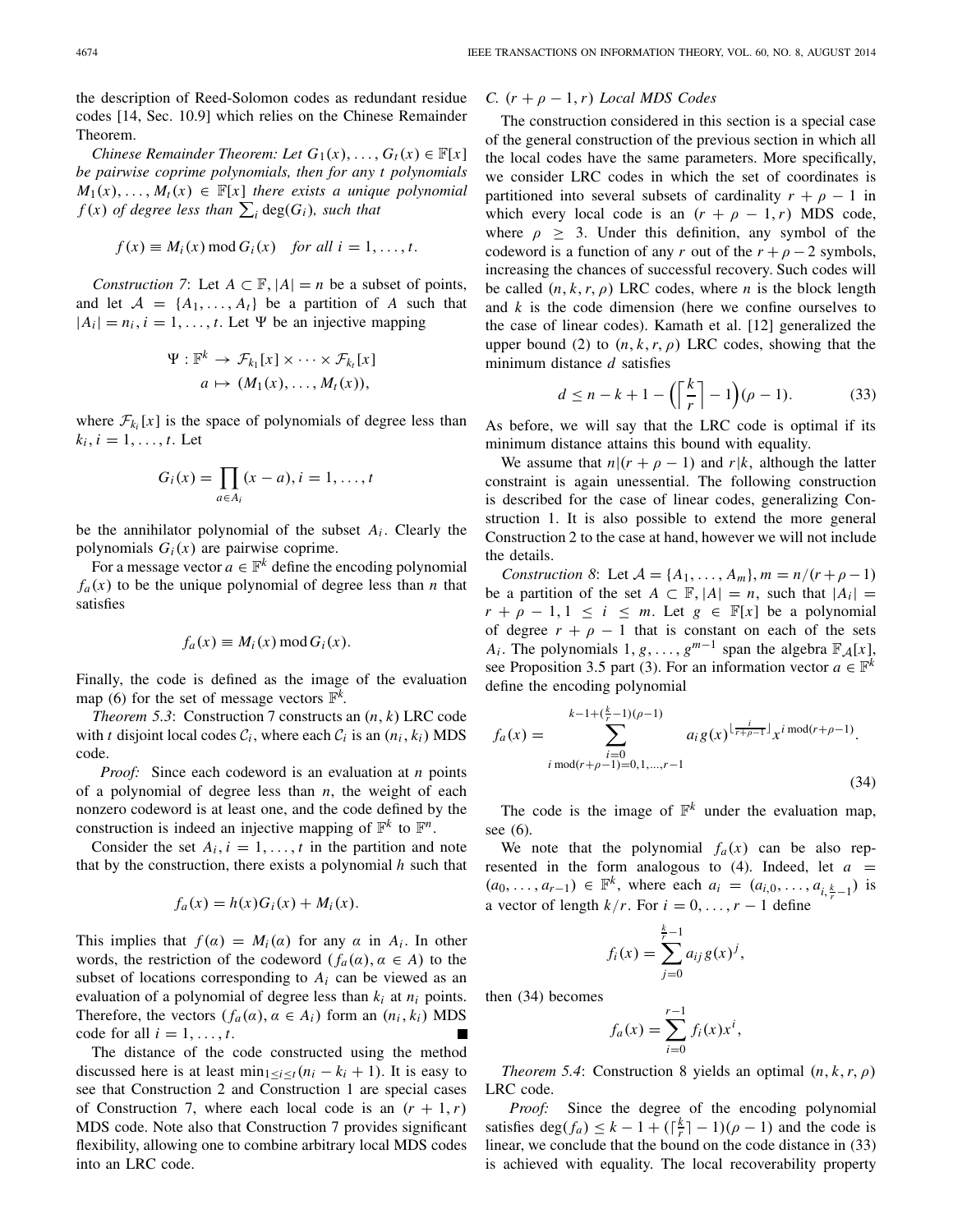follows similarly to Theorem 3.1. Indeed, suppose that the erased symbol is  $f_a(\alpha)$  for some  $\alpha$  in  $A_i$ . The restriction of *f<sub>a</sub>* to the set  $A_i$  is a polynomial of degree at most  $r - 1$ . At the same time,  $|A_i \setminus \{a\}| = r + \rho - 2$ , so  $f_a$  can be reconstructed from any  $r$  of its values on the locations in  $A_i$ . The theorem is proved. П

## VI. CONCLUSIONS

In this paper we constructed codes that meet the Singletonlike bound (2) on the minimum distance *d* for any value of the locality parameter  $r, 1 \le r \le k$ . The codes form a natural generalization of Reed-Solomon codes, which takes the locality condition into account. We also extended the main construction to codes with multiple independent recovering sets so that the lost symbol can be corrected by accessing several different *r*-subsets of the codeword coordinates.

In regards to future research directions related to the code family studied here, we mention correction of up to  $\lfloor \frac{d-1}{2} \rfloor$ errors with these codes using algebraic decoding algorithms, as well as generalizations of our constructions to algebraic geometric codes.

#### APPENDIX

#### PROOF OF THEOREM 2.1

We will use the following theorem which is a slight modification of the well-known Turán theorem on the size of the maximal independent set in a graph.

*Theorem A.1*: Let *G* be a directed graph on *n* vertices, then there exists an induced directed acyclic subgraph of *G* on at least

$$
\frac{n}{1 + \frac{1}{n} \sum_{i} d_i^{\text{out}}}
$$

vertices, where  $d_i^{\text{out}}$  is the outgoing degree of vertex *i*.

*Proof.* We follow the proof of the undirected version of this result that appears in [1, pp. 95–96]. Choose uniformly a total ordering  $\pi$  on the set of vertices [n], and let  $U \subseteq [n]$  be a subset of vertices defined as follows: A vertex *i* belongs to *U* iff for any outgoing edge from *i* to some vertex  $j, \pi(i)$  <  $\pi(j)$ . The induced subgraph of *G* on *U* is a directed acyclic graph, since if  $i_1, \ldots, i_m$  is a cycle where  $i_j \in U$  then

$$
\pi(i_1) < \pi(i_2) < \ldots < \pi(i_m) < \pi(i_1),
$$

and we get a contradiction. Let  $X = |U|$  be the size of U, and let  $X_i$  be the indicator random variable for  $i \in U$ . Clearly  $X = \sum_i X_i$  and for each *i* 

$$
E(X_i) = P(i \in U) = \frac{d_i^{\text{out}}!}{(1 + d_i^{\text{out}})!} = \frac{1}{1 + d_i^{\text{out}}}.
$$

Using the inequality between the arithmetic mean and the harmonic mean, we obtain

$$
E(X) = \sum_{i} \frac{1}{1 + d_i^{\text{out}}} \ge \frac{n}{1 + \frac{\sum_i d_i^{\text{out}}}{n}}.
$$

Therefore there exists a specific ordering  $\pi$  with

$$
|U| \ge \frac{n}{1 + \frac{\sum_i d_i^{\text{out}}}{n}}.
$$

vertex set is the set of coordinates  $[n]$  of  $C$ , and there is a directed edge from *i* to *j* iff  $j \in I_i$ . Since the code has locality *r*, the outgoing degree of each vertex is at most *r*, and by Theorem A.1 *G* contains an induced directed acyclic subgraph *GU* on the set of vertices *U*, where

$$
|U| \ge \frac{n}{r+1}.\tag{35}
$$

Let  $i$  be a coordinate in  $G_U$  without outgoing edges, then it is clear that coordinate  $i$  is a function of the coordinates  $[n]\setminus U$ . Continuing with this argument, consider the induced subgraph of *G* on  $U\setminus i$ . Clearly it is also a directed acyclic graph. Let *i'* be another coordinate without outgoing edges in  $G_{U\setminus i}$ , which means that coordinate *i'* is a function of the coordinates  $[n] \backslash U$ . Iterating this argument, we conclude that any coordinate  $i \in U$  is a function of the coordinates  $[n]\setminus U$ .

This means that we have found at least  $|U| \ge \frac{n}{r+1}$  coordinates that are redundant. Therefore, the number of information coordinates *k* is at most  $rn/(r + 1)$ , as claimed.

For the second part note that the minimum distance of the code can be defined as follows:

$$
d = n - \max_{I \subseteq [n]} \{ |I| : |\mathcal{C}_I| < q^k \}. \tag{36}
$$

Consider a subset  $U' \subseteq U$  of size  $|U'| = \lfloor \frac{k-1}{r} \rfloor$ . Such a subset exists because using (1) and (35) we have

$$
|U| \ge \frac{n}{r+1} \ge \frac{k}{r} \ge \left\lfloor \frac{k-1}{r} \right\rfloor.
$$

Clearly the induced subgraph of  $G$  on  $U'$  is a directed acyclic graph. Let *N* be the set of coordinates in  $[n]\setminus U'$  that have at least one incoming edge from a coordinate in  $U'$ . Note that

$$
|N| \le r|U'| = r\left\lfloor \frac{k-1}{r} \right\rfloor \le k-1,
$$

and that each coordinate in  $U'$  is a function of the coordinates in *N*. Let *N'* be a  $(k - 1)$ -element set formed by the union of *N* with arbitrary  $k - 1 - |N|$  coordinates from the set  $[n]\setminus (N \cup N')$ . Hence

$$
|C_{N' \cup U'}| = |C_{N'}| \le q^{k-1},
$$

and  $|N' \cup U'| = k - 1 + \lfloor \frac{k-1}{r} \rfloor$ . Then we conclude that

$$
\max_{I\subseteq[n]}\{|I|:|\mathcal{C}_I|
$$

and, using (36),

$$
d \leq n - \left(k - 1 + \left\lfloor \frac{k - 1}{r} \right\rfloor\right) = n - k - \left\lceil \frac{k}{r} \right\rceil + 2.
$$

# **REFERENCES**

- [1] N. Alon and J. Spencer, *The Probabilistic Method*. Hoboken, NJ, USA: Wiley, 2008.
- [2] A. Barg and G. Zémor, "Concatenated codes: Serial and parallel," *IEEE Trans. Inf. Theory*, vol. 51, no. 5, pp. 1625–1634, May 2005.
- [3] M. Blaum, J. L. Hafner, and S. Hetzler, "Partial-MDS codes and their application to RAID type of architectures," *IEEE Trans. Inf. Theory*, vol. 59, no. 7, pp. 4510–4519, Jul. 2013.